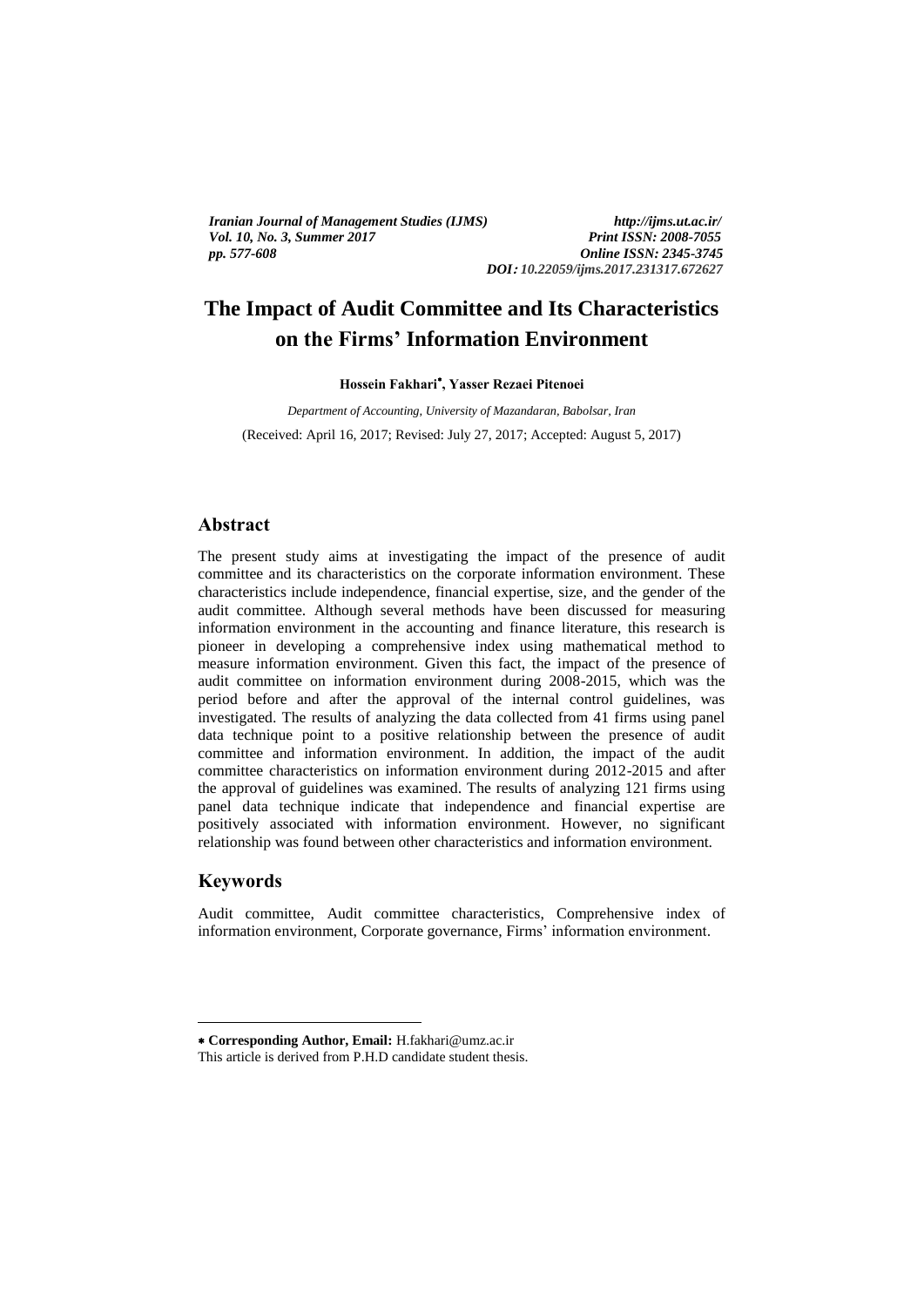### **Introduction**

Information environment (IE) includes public and confidential information that is available to the capital market through mandatory and voluntary disclosure (Siregar & Utama, 2008; Beyer et al., 2010; Armstrong et al., 2012; Robin & Wu, 2015). If IE of a firm does not have enough transparency, some individuals like managers are likely to enjoy more information advantages than others (Bhattacharya et al., 2013). On the other hand, the importance of information environment for investors persuade firms to seek to improve it.

To provide a strong information environment and improve information transparency, various mechanisms like promoting corporate governance were offered in the financial and accounting literature. Therefore, the ongoing research aims at presenting an appropriate index for information environment and then investigating the role of audit committee, as a corporate governance mechanism, in improving it. Thus, the current research seeks to know whether audit committee has triggered any reduction in information asymmetry among firms, and thereby improving their information environment. In that case, what was the impact? And, do the characteristics of audit committee have any significant effects on the information environment of the firms? The results reveal that audit committee plays a key role in improving the transparency of information environment and promoting the financial information transparency, which in turn enhance market liquidity. Moreover, the researchers found evidence of the influence of audit committee on the improvement of IE.

This study plans to employ the multi-criteria decision-making model to offer a new index for evaluating the information environment of firms. This index is expected to capture all factors affecting the IE of firms. Also, it helps the stakeholders and investors to understand IE of firms as well as the quality of IE to manage to establish an optimal portfolio.

In response to the research questions, given the intangibility of information environment, financial literature introduces various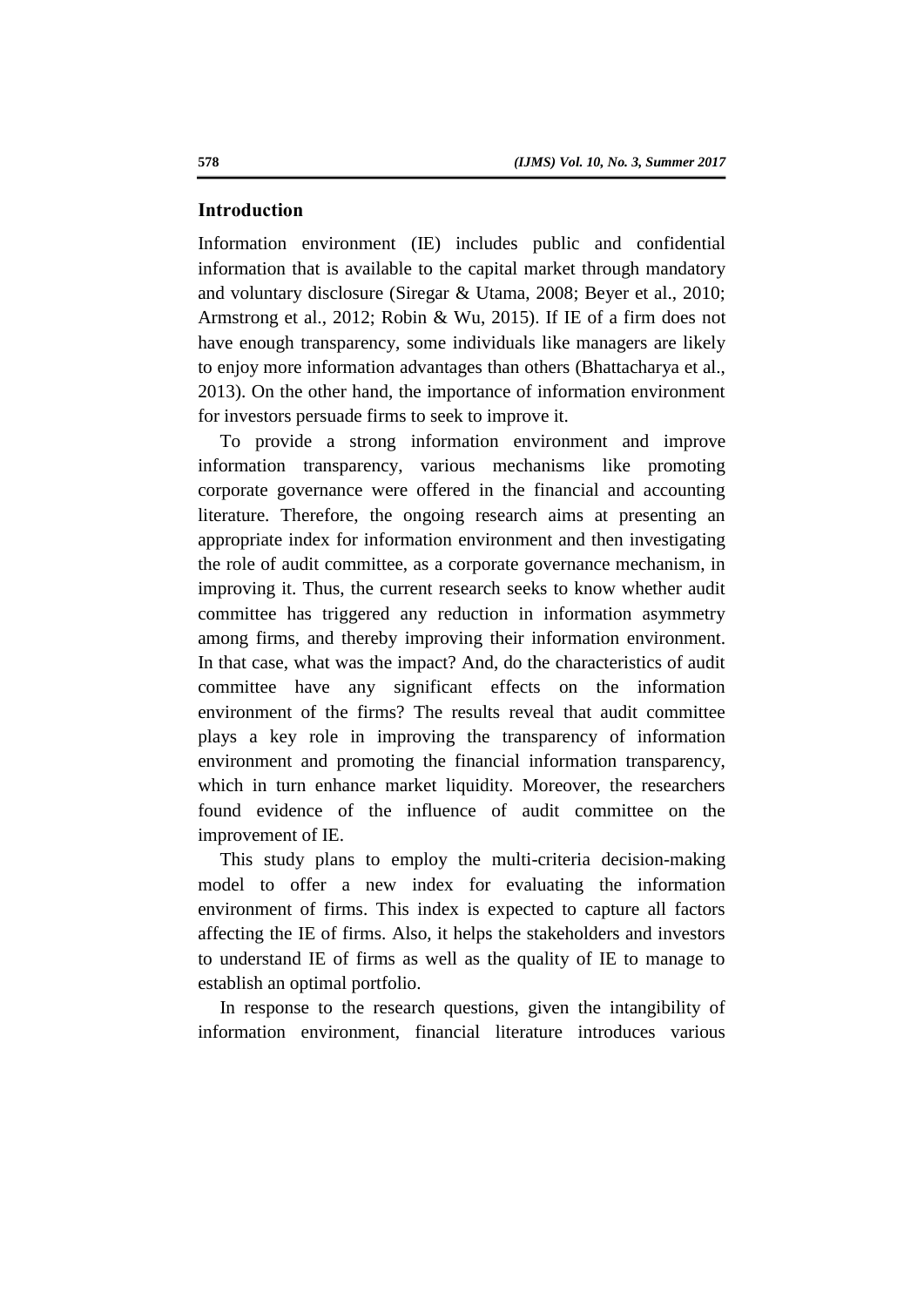criteria to proxy for information environment of firms (Clarke & Shastri, 2000). In an attempt to develop a comprehensive criterion that encompasses all the indices, this research is the first of its kind to employ mathematical methods to present a unique and comprehensive index for IE. Given the novelty of the debate over presenting a comprehensive index for information environment of firms and the recent establishment of audit committees, very little research has been reported on this issue. This research is the first of its kind in Iran to offer an index for firms' information environment. Having applied the obtained index, the researchers try to identify the information environment of the selected firms and, given that audit committee is a novel issue, especially in Iran (less than 4 years old), finally investigate the role of audit committee in improving this environment. It also provides a reexamining tool for previous studies on information environment and paves the way for scholars to find evidence about corporate governance and audit committee's effects on the emerging markets such as Iran. Taking into account this purpose, the rest of this paper is arranged as follow: Section 2 discusses how to describe the previous literature related to a problem and also presents the theoretical foundations. The research methodology is presented in Section 3, which is followed by a discussion of how to state the main technical results in Section 4. Section 5 gives insights on how to discuss the results provided in the previous section and then provides some final conclusions. The final parts are devoted to recommendations for future studies and research limitations.

### **Theoretical Framework and Literature Review**

# **Information Environment**

Transition from industry age to information age has emphasized the importance of information in the decision-making process. Therefore, information is considered a valuable asset that generates competitive advantage for its owners (Bellver & Kaufmann, 2005). Weick (1969) calls the external environment an "information environment" in which organizations try to explain and interpret available ambiguities.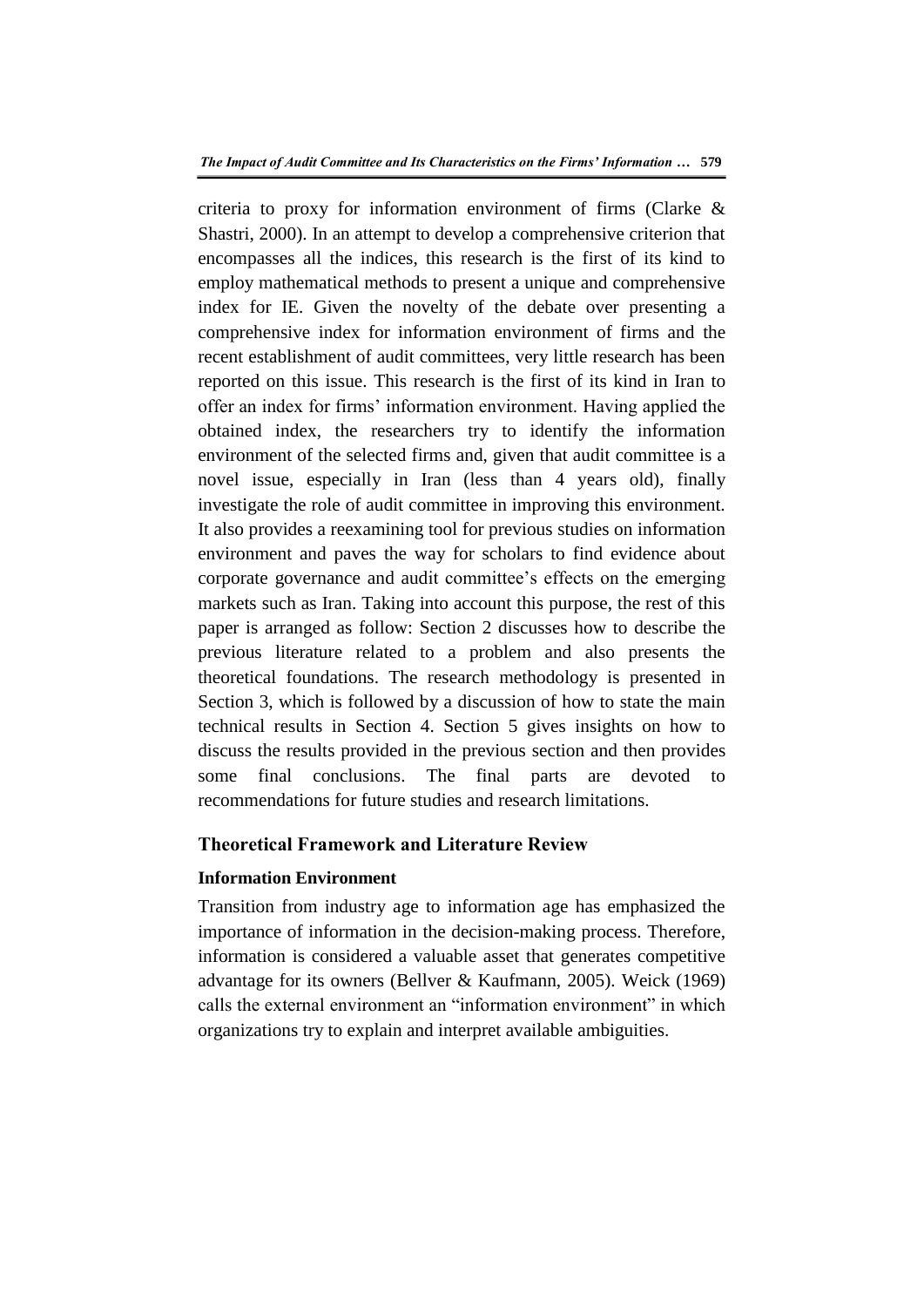The aim of establishing accounting information systems is to offer an environment to provide necessary information and eliminate information error risk. Although accounting standards and auditors are the essential elements for eliminating the information gap between managers and owners, filling this gap is not easily accomplished, and for this reason, the researchers expect transparent IE to help fill this gap and improve financial reporting which finally attract potential investors and reduce the cost of capital. As a result, the reduction of the cost of capital improves the growth and profitability of firms. Firms' effort to improve their IE leads to reducing information gap between the informed and uninformed investors. According to the new theory, the conflict of interests between managers and owners results from separation of ownership and management and leads to agency cost, thereby creating a weak information environment in firms (Watts & Zimmerman, 1986). The higher the conflict of interests is, the greater the information asymmetry and the weaker information environment are. Improper information environment, together with asymmetric information, discourage investors to participate in capital market, prevent optimal resource allocation and finally increase the cost of capital. Therefore, understanding how much a firm's information environment is asymmetric is of paramount importance.

### **Information Environment and Audit Committee**

Undoubtedly, one of the important changes in the industrial revolution in the world was the emergence of big corporations and separation of managers and owners. As a result, the corporations have become a place for assembling of stakeholders and stockholders. The results of these changes have led to the creation of regulated market, and finally the concentration of capitals and directing them to the big firms was facilitated. With respect to the above discussion, according to the contract theory, conflict of interests was created and finally the issue of corporate governance was brought up. In order to increase the credibility and transparency of financial information and reports, as well as to help managers, different rules for corporate governance were issued in Europe in the 90s. In 2004, the Organization for Economic Cooperation and Development (OECD) released revised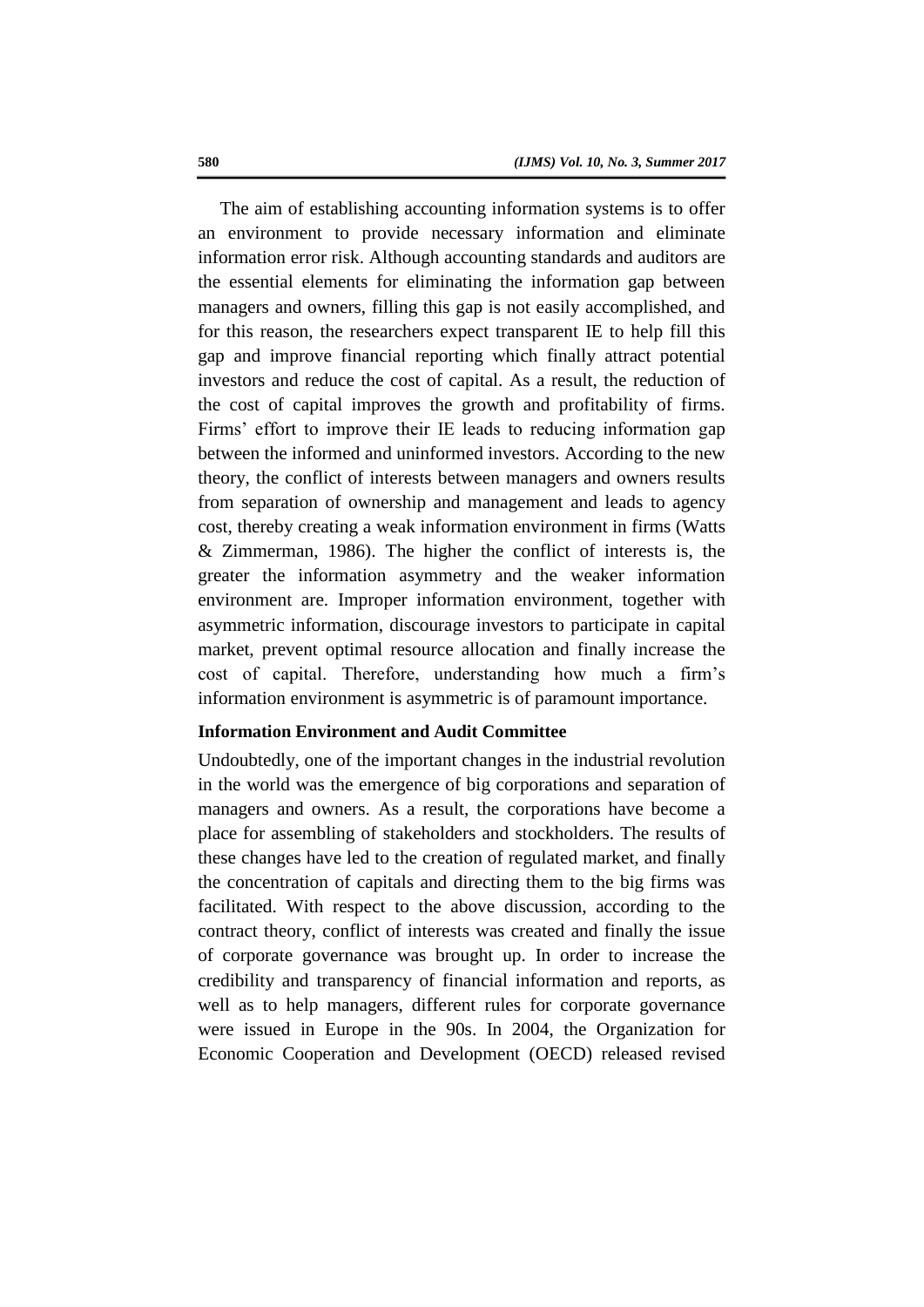principles for corporate governance. These principles include: 1. fairness, 2. transparency, 3. accountability, and 4. responsibility. The centrality of corporate governance is monitoring the performance of the company. In addition, transparency in the market means the ability of the market to oversee the real activities of firms. Therefore, transparency is one of the elements of corporate governance which shows the responsibility of managers. Also, to have a strong IE and improve information transparency, several methods have been presented in the accounting and finance literature, among which promotion of corporate governance has attracted a lot of attention. According to this reasoning, audit committee is considered one of the vital ports.

The role and relationship among audit committee members, auditor and board of directors indicate how they try to protect their shareholders. In this regard, board of directors communicates with audit committee and try to fulfill their duties. On the other hand, audit committee monitors the firms' control activities, and with these critical views, it questions the management judgment in their performance. With these duties, it can improve the independence of the external auditor and the position of internal auditor. The process is expected to improve the usefulness of information in all of the organization. Moreover, audit committee is one of the corporate governance mechanisms which is expected to protect the interests of various users of accounting information. This committee can help prevent illegal activities, improve financial reporting and present transparent and reliable financial reports and information. On top of these in the accounting literature, the audit committee is called a monitoring tool to improve providing information about financial positions, financial performance, financial flexibility, and information environment. According to previous studies, researchers found that the presence of the audit committee can increase the accuracy and quality of financial and accounting information, and developing transparent financial information allows for better controlling of manager's accountability in appropriate disclosure and improving financial reporting quality (Pucheta-Martinez & De Fuentes, 2007). Generally,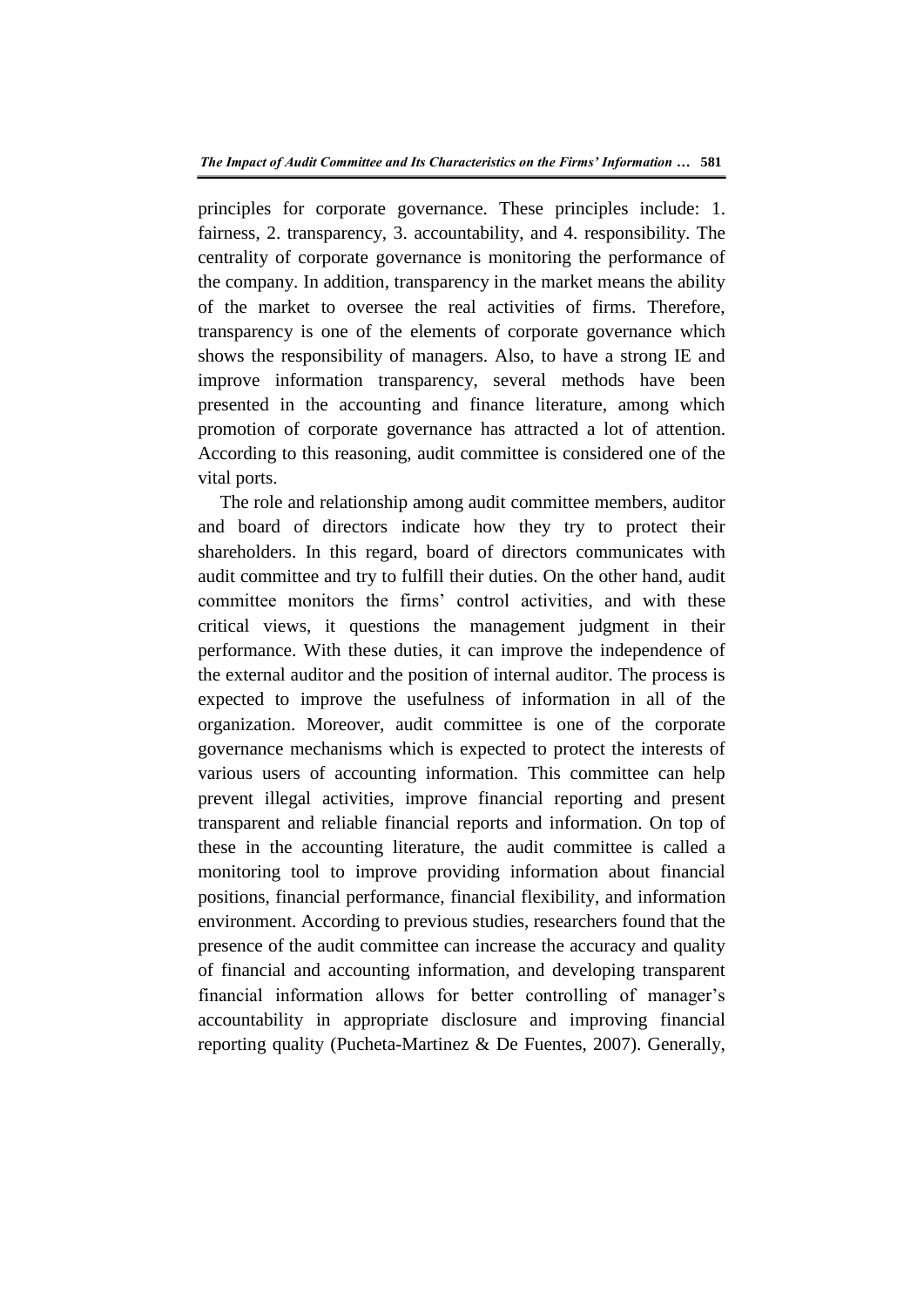an audit committee is an operating committee which is mostly composed of the members of the company's board of directors, but specifically, in Iran, it consists of three to five non-executive directors to guarantee and enhance shareholders and investors' interests and acts as a controlling mechanism to lessen the information asymmetry between shareholders and other stakeholders (Takhtayi et al., 2011; Wang et al., 2016). On the other hand, various characteristics of audit committee such as independence, financial expertise, committee size, and gender of audit committee are expected to make this committee more effective and they cause to decrease the information asymmetry and improve the IE. These characteristics will be discussed in the following:

**Audit committee independence.** Audit committee independence is one of the most important characteristics of an audit committee, necessarily influencing the effectiveness of the committee in controlling financial reporting. The importance of audit committee independence is rooted in regulatory codes requiring an audit committee to be composed of non-executive directors, because independence of audit committee member increases the effectiveness of audit committee.

**Financial expertise.** The financial expertise of the audit committee members is closely related to the effectiveness of the committee and has drawn a lot of attention. Previous studies indicate that financial skills and experience of audit committee members directly influence the effectiveness of the audit committee (Pucheta-Martinez & De Fuentes, 2007), and finally improve the IE.

**Audit committee size.** The audit committee size can greatly affect the audit committee so that large audit committees with different expertise impose more effective control over financial reporting (Fakhari et al., 2015). When the size of audit committee increases, the effectiveness of audit committee improves.

Gender of audit committee. according to the agency theory, difference in gender can decrease the effectiveness of audit committee. In contrast, the opponents believe the existence of women in the audit committee decreases the opportunistic behaviors and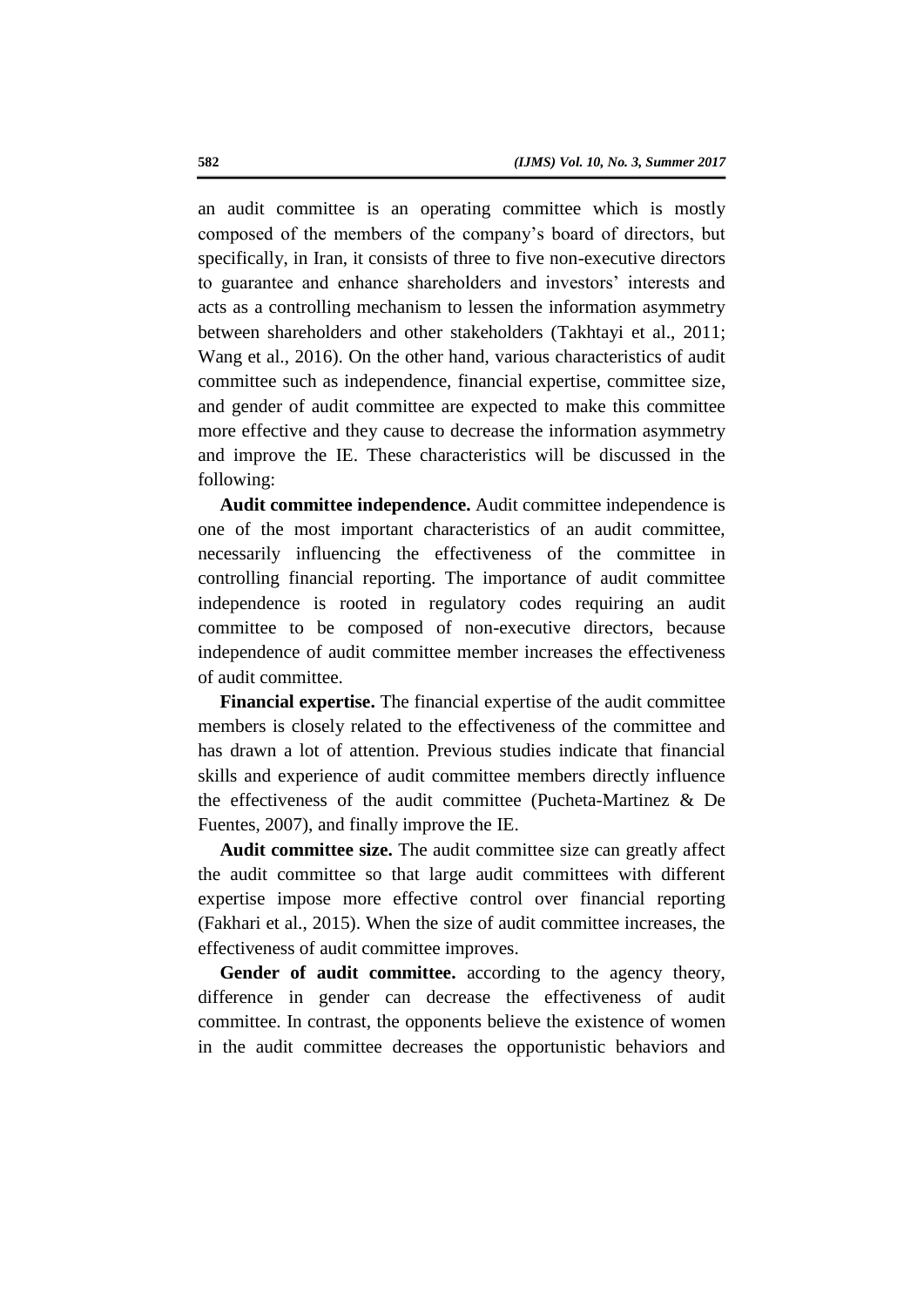financial misstatements (Gul et al., 2011). The prior research about gender shows that women are concentrative and riskless and more ethical (Levin et al., 1993; Powell & Anisc, 1997).

As stated before, very little attention is paid to the issue of finding a comprehensive index for information environment of firms and empirical investigation of the effects of audit committee on this environment. Nevertheless, a stream of research which have separately employed the variables of the current study are presented as follow:

Leuz and Verrecchia (2000) in their study of "Economic Consequences of Increased Disclosure" employed bid-ask spread and share turnover indices to measure the information Asymmetry. Richardson (2000) studied "Information Asymmetry and earning Management" and used bid-ask spread and distribution of analysts' earnings forecast to measure information asymmetry. Abbott et al. (2004) examined the relationship between audit committee characteristics and financial misstatement. Their findings revealed that audit committee independence and the number of audit committee meetings held at least four times per year have an inverse association with financial restatement. They also found that lack of financial expertise among audit committee members is directly associated with financial reporting restatement. Petersen and Plenborg (2006) examined the effect of voluntarily disclosure on information asymmetry of the industrial firms listed in Copenhagen Stock Exchange. This study also employed bid-ask spread and turnover ratio to measure the information asymmetry. In an article named "Does Good Corporate Governance Reduce Information Asymmetry around Quarterly Earnings Announcements?", Kanagaretnam et al. (2007) used bid-ask spread to measure the information asymmetry. Bhattacharya et al. (2013) examined the relationship between earnings quality and corporate information asymmetry. They used bid-ask spread to measure the information asymmetry.

Armstrong et al. (2011) investigated the effect of information asymmetry on the cost of capital. They employed five different variables, two of which are market oriented, two of which are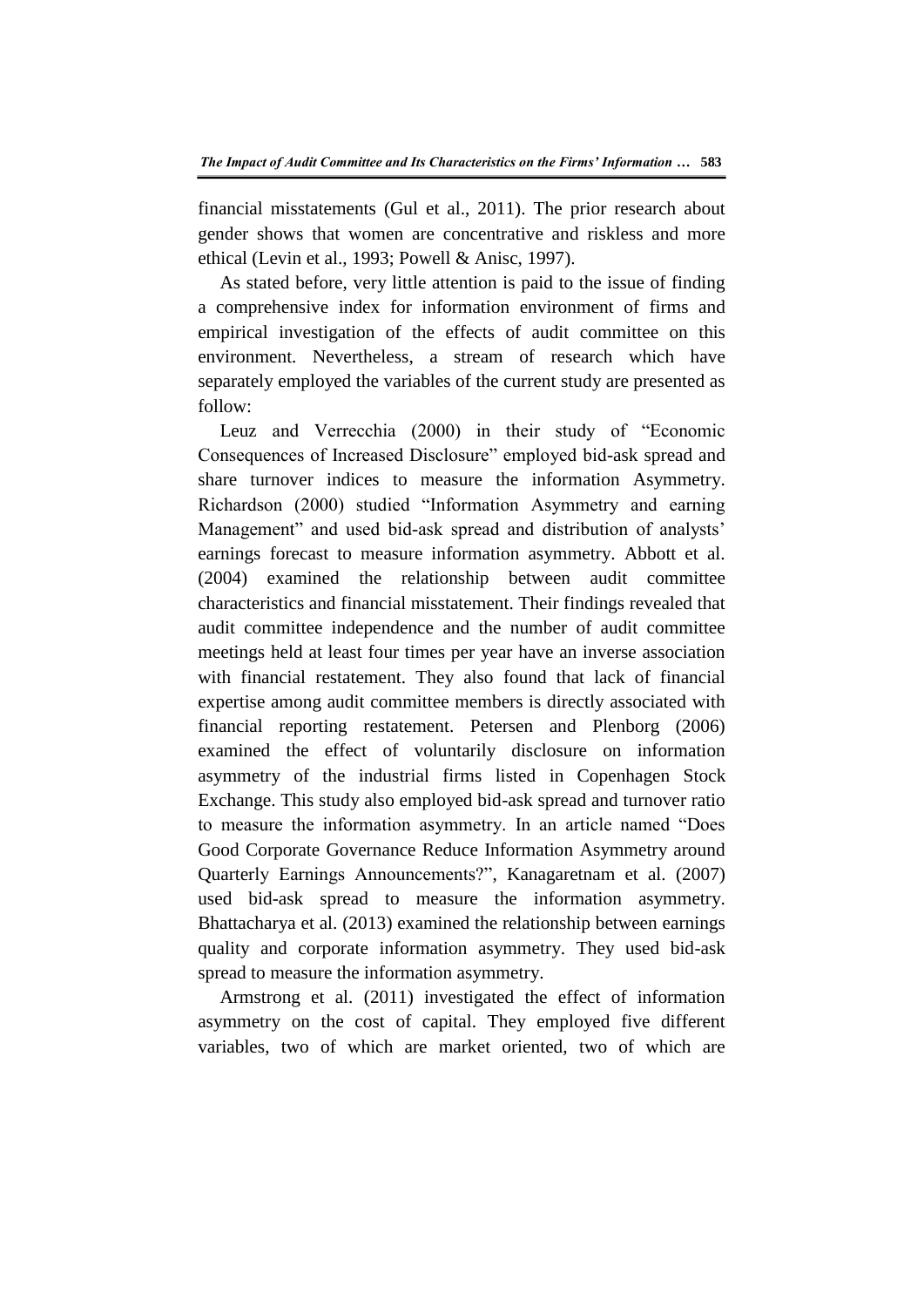accounting-oriented and the last one is analysts to compute the information asymmetry. Armstrong et al. (2012) studied "When Do Independent Directors Improve Firms' Information Environments?" In summary, their results are consistent with the interpretation that an exogenous increase in the proportion of independent directors results in improvements in transparency. Fu et al. (2012) examined the effect of financial reporting frequency on information asymmetry and the cost of equity. They used bid-ask spread and share illiquidity to compute the information asymmetry. El-Mahdy et al. (2013) studied the connection between audit-committee expertise and independence and asymmetric information in the U.S. equity market. They reported consistent and strong evidence that independence of audit-committee members is significantly and negatively associated with information asymmetry for large accelerated filers. Likewise, they found that the existence of an audit committee with financial expertise is negatively associated with information asymmetry and therefore, both of them have a positive relationship with the firm's information environment. Hisham et al. (2014) considered the effect of audit committee characteristics on voluntary disclosure of 146 firms listed in the Malaysia Stock Exchange. Having employed variables like audit committee independence, number of committee meetings and its size, they detected a significant relation between committee independence and voluntary disclosure, yet number of committee meetings and committee members' expertise had no effect on voluntary disclosure.

Abernathy et al. (2014) investigated whether audit committee characteristics, audit committee chairs, and accounting expertise are associated with financial reporting timeliness. They considered audit committee independence, its expertise and size as the committee characteristics. Their results indicate a significant relationship between audit committee characteristics and financial reporting timeliness, while no significant association was proved between audit committee chairs with accounting expertise and financial reporting timeliness. De Vlaminck and Sarens (2015) conducted a research on "the Relationship between Audit Committee Characteristics and Financial Statement Quality: Evidence from Belgium" during the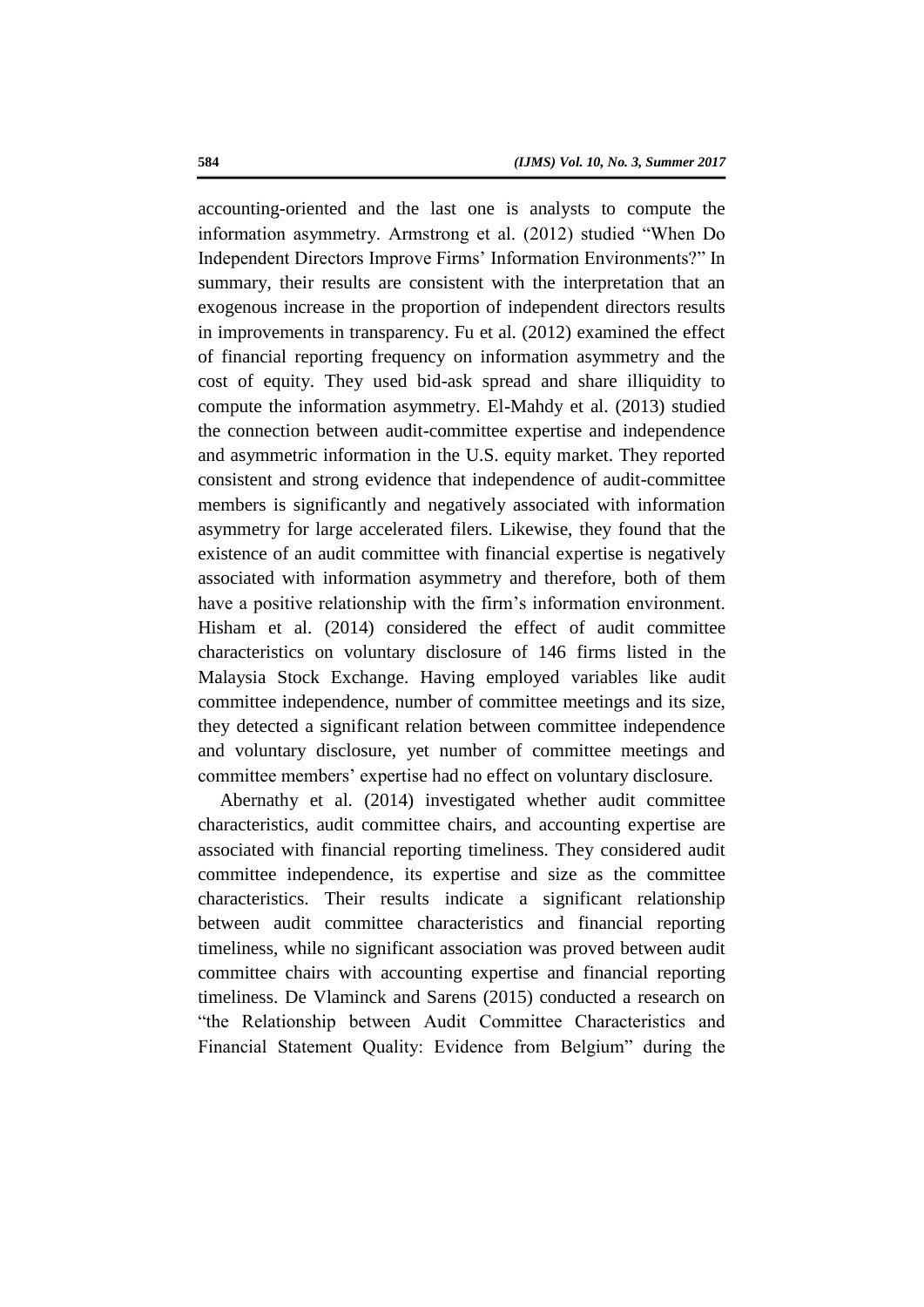years 2004-2009. The results of their study carried out on 60 firms point to a significant relationship between audit committee characteristics including committee independence, its size and number of meetings with financial reporting quality. Wang et al. (2016) carried out a study entitled "Relations among Audit Committee Establishment, Information Transparency and Earnings Quality: Evidence from Simultaneous Equation Models". Their findings reported a significant relation between establishment of audit committee and information transparency and earnings quality. The results of simultaneous equations model suggest positive and interactive effects resulting from establishment of audit committee, information transparency and earnings quality. Cai et al. (2015) examined the impact of firms' asymmetric information on its choice of three mechanisms of corporate governance including the intensity of board monitoring, the exposure to market discipline, and CEO payfor-performance sensitivity. In their study, the information asymmetry index is considered in ranking form and based on firm size, Tobin's Q, number of firm's analysts, analysts forecast error, R&D expenses and number of shareholders. They found that firms encountering greater asymmetric information are more likely to use less intensive board monitoring but rely more on market discipline and CEO incentive alignment. Having considered a long history of foreign studies, the researchers present the following Iranian research to shed some insightful lights on the issue.

Babajani and Khonaka (2012) examined the necessity to establish audit committee and internal audit unit in the municipalities of the megacities to promote the accountability. Their findings indicated that establishing audit committee and internal audit unit in the municipalities of the megacities promote the financial and operational accountability level of these institutions. Kokabi et al. (2015) investigated the effect of internal audit efficiency and audit committee on financial restatements. Their findings point to an inverse relationship between internal audit efficiency and audit committee and financial restatement. Royaie and Ebrahimi (2015) examined the impact of audit committee characteristics on voluntary ethics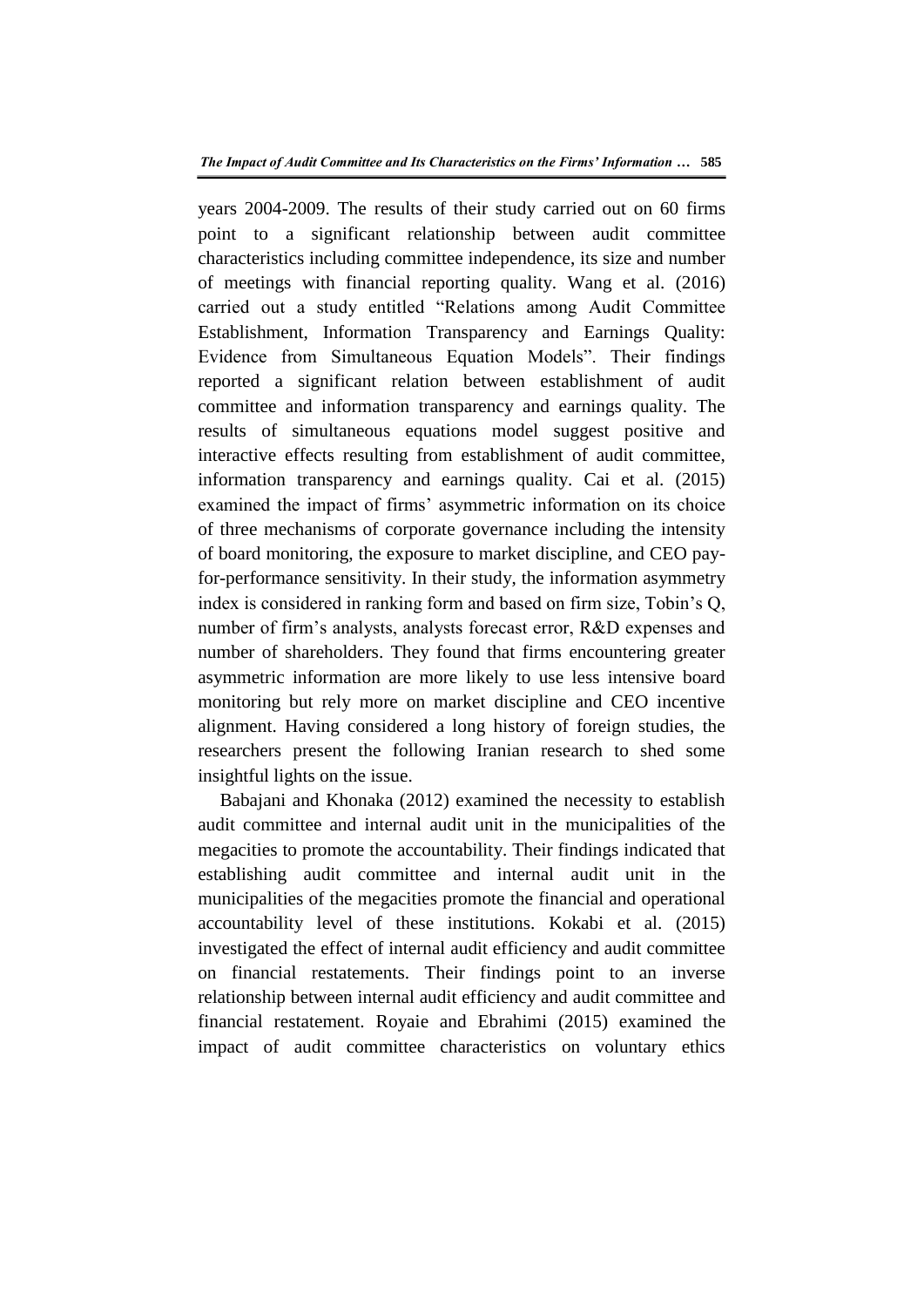disclosure. Having studied various characteristics including independence, expertise, number of meetings and committee size, the researchers found that only two characteristics, namely audit committee independence and its members' expertise influence the voluntary ethics disclosure. Fakhari et al. (2015) developed a study to examine the effect of audit committee characteristics on earnings management through actual items. They documented a significant link between audit committee and earnings management through actual items.

Reviewing Iranian and foreign literature reveals that various factors are adopted to measure the information asymmetry. Additionally, audit committee is proved to be one of the most important factors of corporate governance influencing the information environment of firms. Corporate governance has a major role in promoting information environments. Strong corporate governance mechanisms such as audit committee and its characteristics will curb the managerial opportunistic behaviors, fortify effective internal control and ensure the reliability of financial reporting and accounting information. The quantity and quality of the information disclosed is influenced by firms' governance structure and mechanisms. A strong corporate governance system can hinder managers in their effort to commit agency problems and opportunistic financial reporting behaviors, improve the effectiveness of internal control and external monitoring, and ensure the transparency and reliability of information disclosure (Bhagat & Bolton, 2008; Lo et al., 2010; Song et al., 2010). Regarding the novelty of audit committee in Iran, this study aims to measure the information environment index of the listed firms and then test the influence of audit committee and its characteristics on this environment. Accordingly, the following main hypothesis is formulated:

**H:** Audit committee influences the information environment of the firms listed in the TSE.

And sub hypotheses are:

**H1**. The existence of audit committee affects the information environment of the firms listed in the TSE.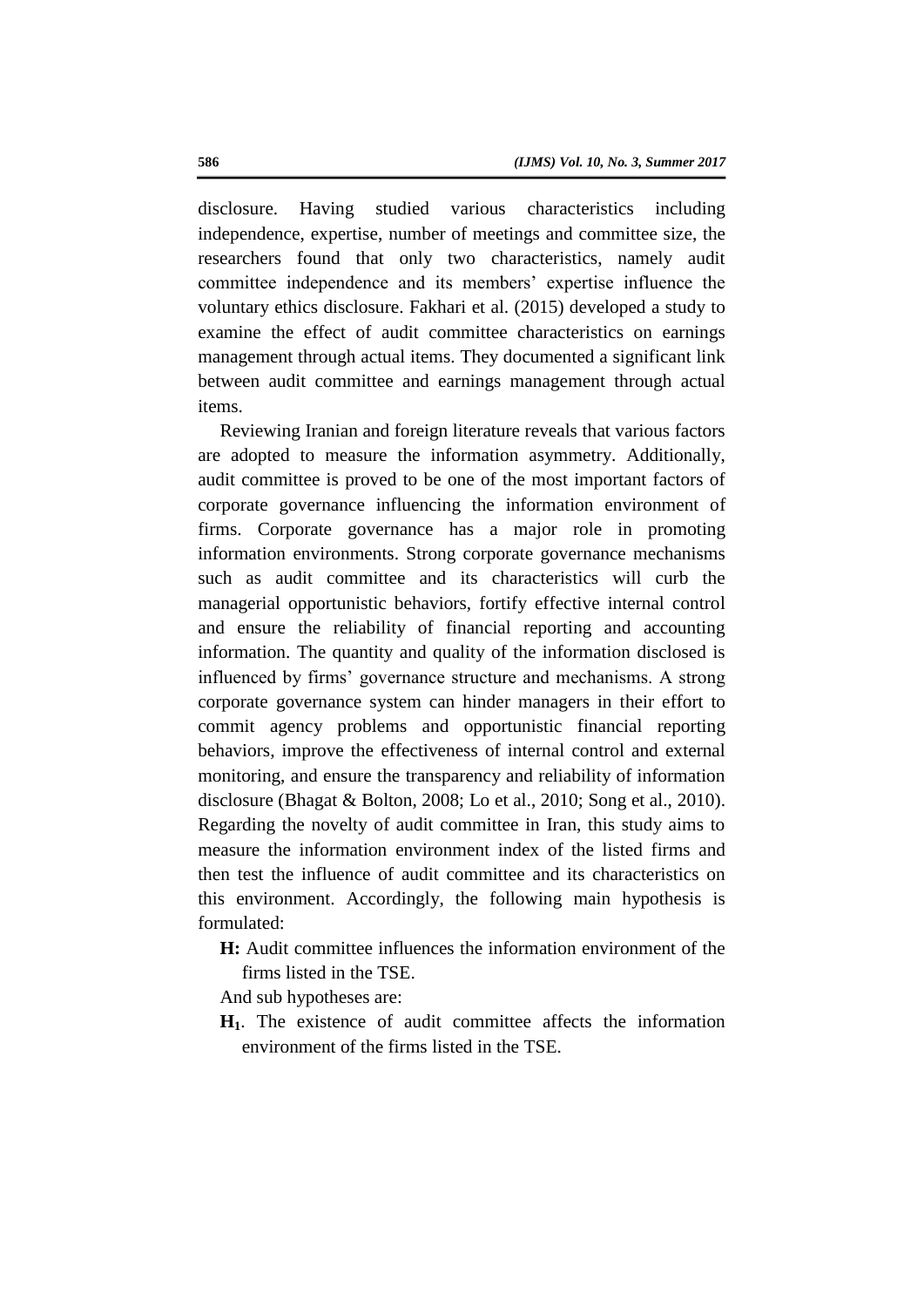- **H2**. Characteristics of audit committee affect the information environment of the firms listed in the TSE.
- And sub hypotheses of second hypothesis (Characteristics) are:
- **H2a**. Independence of audit committee affects the information environment of the firms listed in the TSE.
- **H2b**. Financial expertise of audit committee affects the information environment of the firms listed in the TSE.
- **H2c**. Size of audit committee affects the information environment of the firms listed in the TSE.
- **H2d**. Gender of audit committee impacts the information environment of the firms listed in the TSE.

# **Methodology**

Adopting a combination of quantitative and qualitative methods, this research is an ex-post facto and quasi-experimental study which falls within the domain of positive accounting research. The initial sample includes all the TSE databases from firm-years between 2008 and 2015 that meet the following criteria: 1. They have established their audit committee based on the internal guidelines of the TSE since 2012; 2. They were listed in Tehran Stock Exchange prior to 31 March, 2008; 3. To increase comparability, their fiscal year ended in March and there are no changes in their fiscal year or activities happened during this period; 4. Necessary information is available to compute the research variables. With these criteria, the final sample includes 328 firm-year observations from 2008 to 2015 (in 2012 audit committee was formed) to evaluate the first model, which was the period before and after the approval of the internal guidelines. Moreover, 484 firm-year observations were selected as a sample to evaluate the second model (impact of the audit committee characteristics on the IE during 2012-2015 after the approval of guideline). The required information is collected from the Rahavard Novin software and financial statements presented in the website of Tehran Stock Exchange. Analysis of the information was done with the help of Eviews and Stata software and Excel. To test the hypothesis, the multi-variable analysis of regression is used, to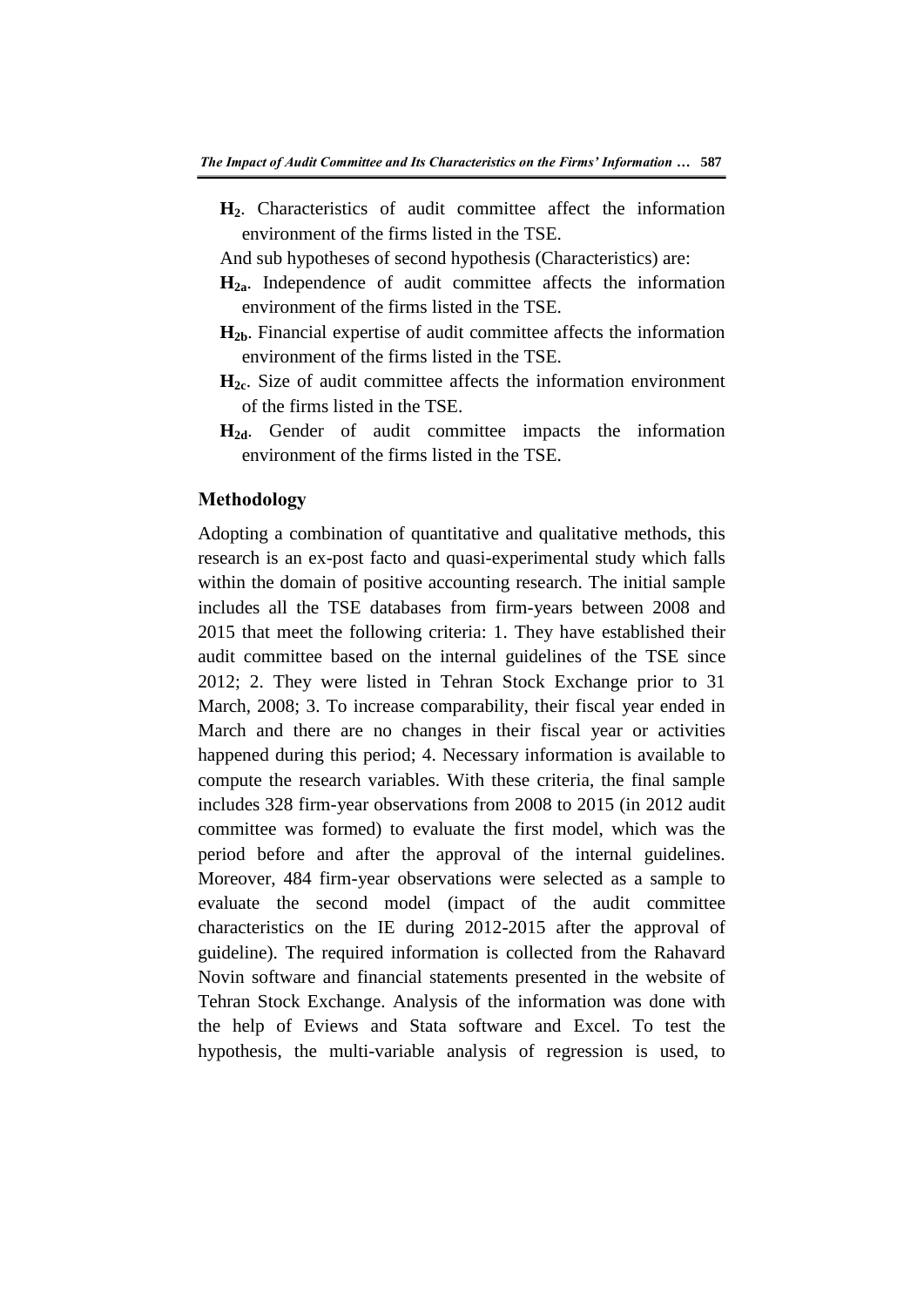examine the significance of the regression model, F-statistic is applied, and to analyze the value of the independent variables, tstatistic is employed. Dependence of the residual is evaluated by using the Durbin-Watson statistic. The used multiple regression method is the Panel Least Square data analysis which used cross sectional and time series data.

# **Research Models**

In this research, weighted composite index is adopted to evaluate the information environment of the firms before and after establishing audit committee, the research is conducted during an eight-year period (2008-2015), consisting of four years before establishing audit committee and four years after establishing audit committee. The research models are presented as follow:

Model 1: to test the first hypothesis

$$
IE-Index_{it} = \beta_0 + \beta_1 AFTER_t + \sum_{j=2}^{n} \beta_j controls + \varepsilon_{it}
$$
 (1)

Model 2: Testing the second hypothesis

$$
IE-Index_{ii} = \beta_0 + \beta_1 ACIND_{ii} + \beta_2 ACEXP_{ii} + \beta_3 ACSIZE_{ii} + \beta_4 ACGEN_{ii} + \sum_{j=5}^n \beta_j controls + \varepsilon_{ii}
$$
\n(2)

where

- IE-*Index<sub>it</sub>* is equal to information environment index for firm *i* in year *t*
- AFTER is equal to the presence of audit committee
- $\bullet$  ACIND<sub>it</sub> is equal to audit committee independence
- ACEXP<sub>it</sub> is equal to audit committee expertise
- ACSIZE $_{it}$  is equal to audit committee size
- $\bullet$  ACGEN<sub>it</sub> is equal gender of audit committee.

### **Introducing Variables**

### **Dependent variable**

**Information environment index**. To measure the dependent variable, that is information environment, various measures were suggested in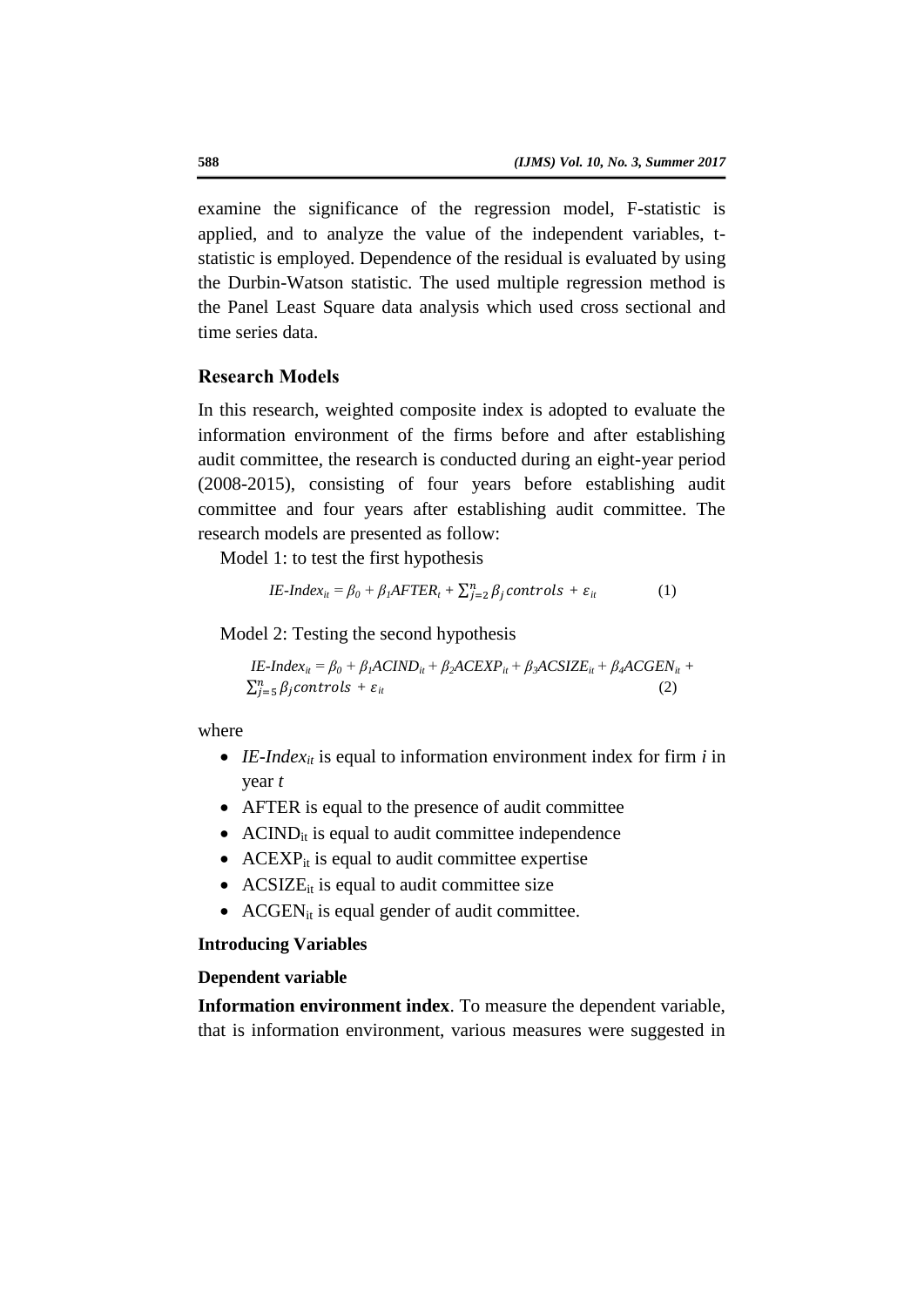the literature. Since the level of information environment is qualitative and hence directly unobservable, the researchers employ some index variables to proxy for it. To do so, this study uses weighted composite index and after determining factors influencing information environment and determining their weights by experts.

The following steps are taken to provide a comprehensive index for measuring the corporate information environment.

- Examining the Iranian and foreign literature for factors affecting corporate information environment and then choosing ones which comply with the Iranian firms' information environment.
- Preparing a researcher-made questionnaire and distributing it among experts to ask about the weight and importance of the information environment criteria using multivariate decisionmaking model.
- Collecting the required data using databases to measure the criteria influencing the firms' information environment.
- Measuring the criteria affecting the firms' information environment and gathering the distributed questionnaires.
- Explaining the model of measuring the comprehensive index of information environment using the criteria affecting it.

To explain the information environment quality of the selected firms, 10 factors including firm size, institutional ownership, growth opportunities, age, bid-ask spread, number of shareholders, management earnings forecast errors, stock turnover, stock returns volatility and firm's stock illiquidity are employed based on the Iranian and foreign literature.

It is noteworthy that different environments and conditions may require the application of other variables, and these ten factors, as stated before, are selected with respect to Iran's conditions and information environment.

The required data were extracted from Rahavard Novin software and the website of the TSE. To weigh the mentioned criteria, experts' opinions were obtained. Accordingly, the electronic questionnaire which contained 10 questions for 10 criteria was sent to 30 academic and professional experts including faculty members, directors,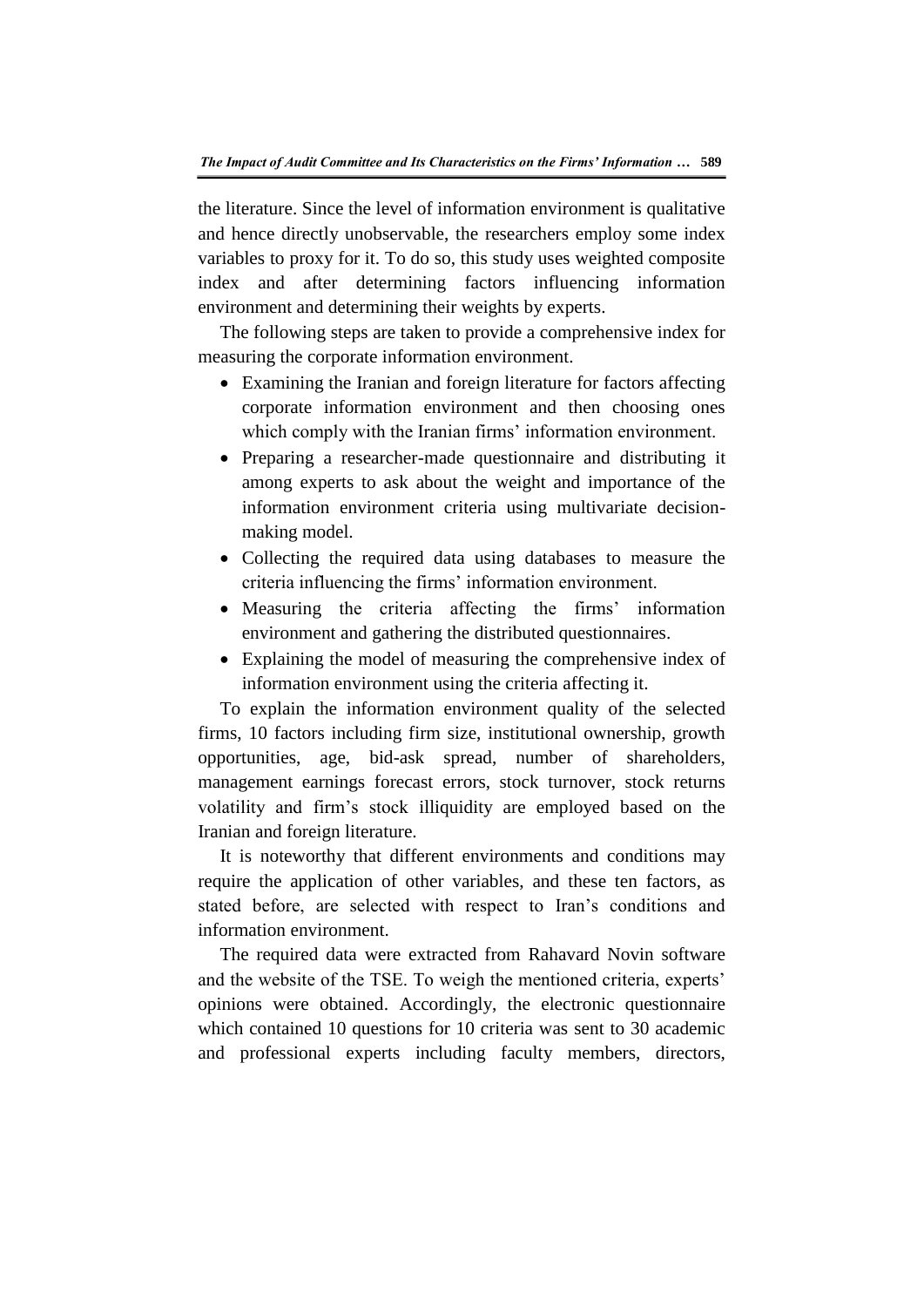financial analysts and brokers to weigh the 10 criteria influencing the firms' information environment. Then, the questionnaires were collected and analyzed based on Shannon's Entropy technique. It should be noted that the Alpha Cronbach's coefficient of the questionnaire is 0.711, thereby verifying its validity and reliability.

**Shannon's Entropy technique.** to weigh the criteria affecting the firms' information environment, the following steps are required to be taken (Makouei, 2008):

- **Step 1:** The decision matrix of the indices is determined.
- **Step 2:** The data obtained from the matrix are normalized.
- **Step 3:** Ej shows the entropy of the feature j.
- **Step 4:** Ej is used to calculate the value of di for each of the characteristics.
- **Step 5:** The weight of dimensions, criteria and variables are obtained.

Following the above steps, the criteria are weighed as Table 1:

**Table 1. The degree of the importance of the information environment criteria based on the entropy** 

| <b>Influencing</b><br>factors | rehold<br>ber<br>亯 | Age                     | ownership<br>$_{\rm nst}$ | ning  | ËĬ<br>$\overline{\text{e}}$<br>M | por<br>Ğ | size<br>Firm | ≒<br>illiqui | Ō     | -ask<br>Bid |
|-------------------------------|--------------------|-------------------------|---------------------------|-------|----------------------------------|----------|--------------|--------------|-------|-------------|
| Ei                            |                    | 0.974 0.955 0.960       |                           | 0.964 | 0.966                            | 0.946    | 0.953        | 0.960        | 0.953 | 0.951       |
| $di=1-Ei$                     |                    | $0.026$ $0.045$ $0.040$ |                           | 0.036 | 0.034                            | 0.054    | 0.047        | 0.040        | 0.047 | 0.049       |
| Wj<br>(weighed)               |                    | 0.063 0.107 0.095       |                           | 0.085 | 0.082                            | 0.129    | 0.112        | 0.096        | 0.113 | 0.117       |

Having weighed the criteria affecting the firms' information environment, the second research question regarding the development of a comprehensive index for measuring the information environment is answered.

# **The proposed model for measuring the firms' information environment**

The current research uses Weighted Composite Index to measure the firms' information environment. To do so, three hypotheses were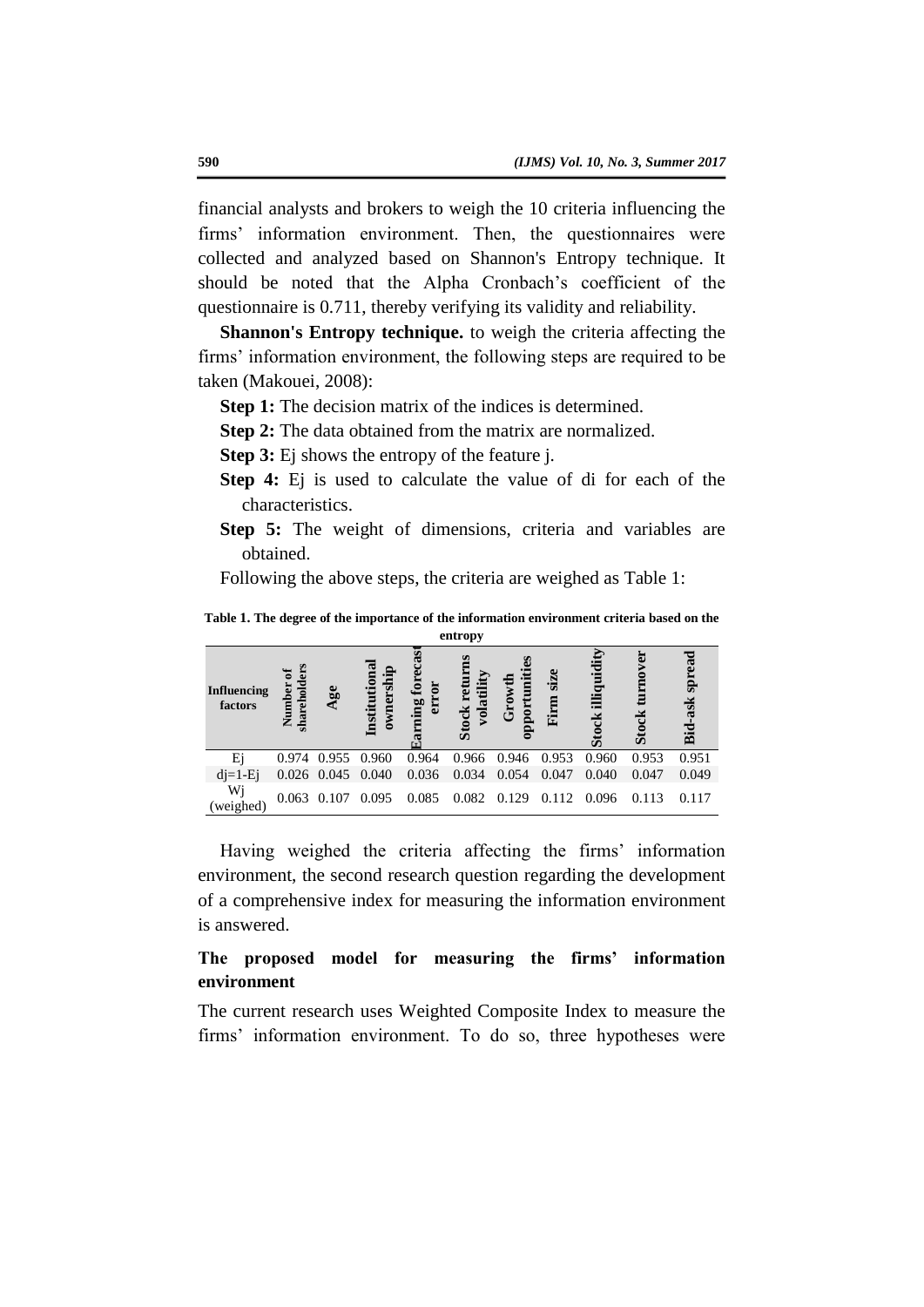developed. First, the additivity principle is employed to measure the information environment, the information environment equals the sum of factors affecting it. In other words, the factors are added together based on a principle and then determine the information environment. Second, the effects of the criteria on the information environment are determined based on their weights calculated in the previous section. Third, the necessity for normalizing the effect of the criteria on the information environment is to set a maximum or minimum range for measuring the information environment. Given the above discussion, the following model is proposed for measuring the information environment.

The following model is presented to compute the information environment.

 $IEI_{it} = \sum_{s \in S} W_{s}$  it  $\frac{P}{m}$  $\frac{P_{sit}}{\max_{1 \le i \le N} \{P_{sit}\}} + \sum_{k \in K} W_{kit} \frac{m}{\max_{1 \le i \le N} \{P_{sit}\}}$  $\frac{\max_{1 \le i \le N} \sum_{k} \sum_{t} F_{k}}{\max_{1 \le i \le N} \{ \max_{1 \le i \le N} \{ P_{k} \}_{t}}(3)}$ 

where

- IE-Index it is the information environment index of firm *i* in year *t*
- *N* is number of firms
- *S* is index of the factors that have a direct relationship with the information environment
- *K* is index of the factors that have an inverse relationship with the information
- W<sub>i it</sub> is the weight of factor *j* for firm *i* in year *t*.
- $P_{i}$  is value of factor *j* for firm *i* in year *t*.

Clearly, if *M* is the total number of factors that affect the information environment, then  $M = |S| + |K|$ . Where  $|S|$  Monitors the number of elements of *S* and  $|K|$  the display elements *K* is set.

**Theorem 1.** Assume the followings for firms "a" and "b"  $P_{s \, at} \leq P_{s \, bt}$   $\forall s \in S$  And  $P_{k \, at} \leq P_{k \, bt}$  $\forall k \in K$ Then  $IEI_{at} \leq IEI_{bt}$ 

**Theorem 2.** Let's have for firm "a"  $0 \leq IEI_{at} \leq 1$ 

**Argument.** to prove Theorem (1), it is obvious that if  $P_{\text{sat}} \leq P_{\text{st}}$ .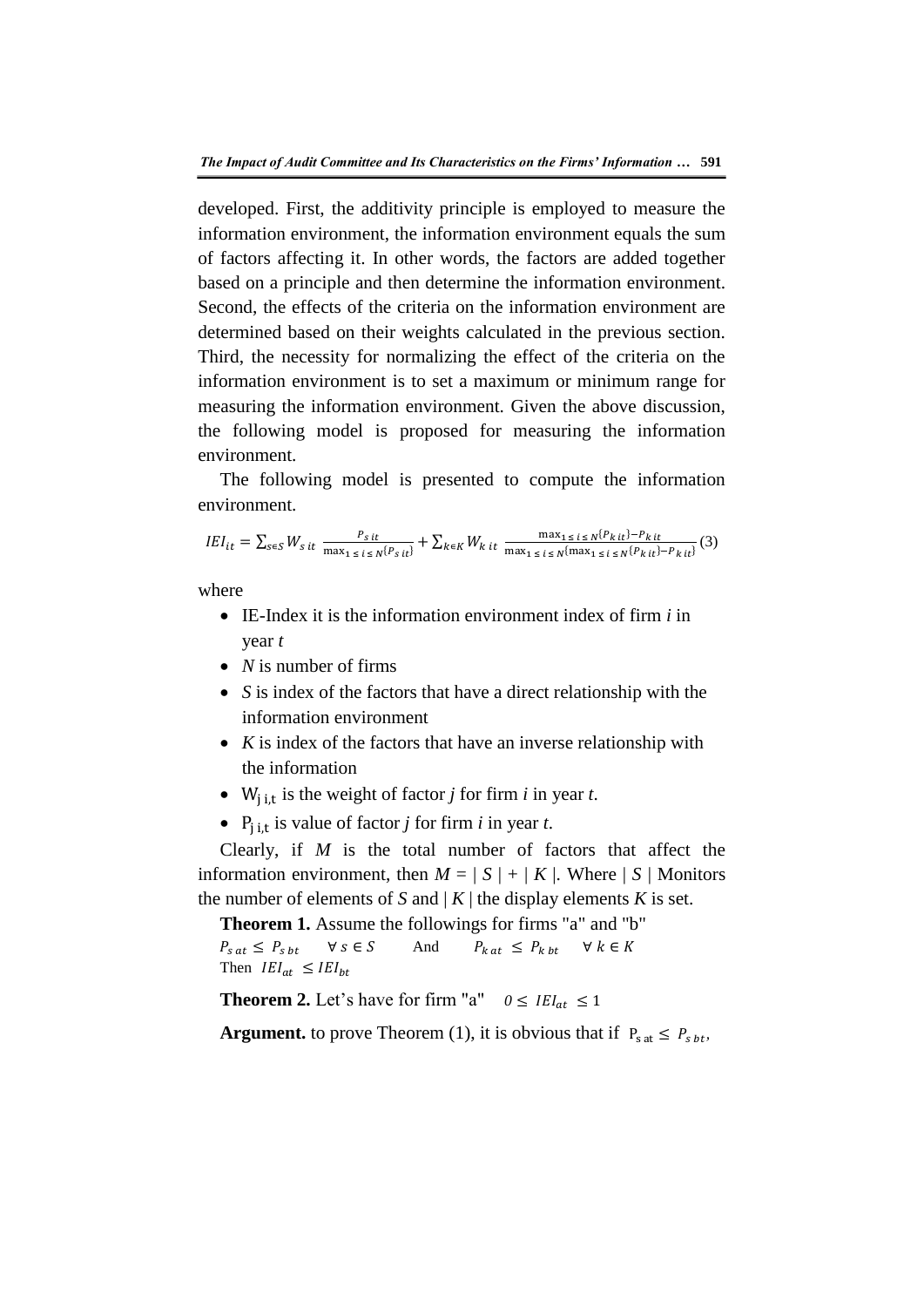Then  $\frac{P_{sbt}}{\max_{1 \le i \le N} {P_{sit}}} \le \frac{P}{\max_{1 \le i} P_{sit}}$ m If  $P_{k at} \leq P_{k bt}$ Then  $\max_{1 \le i \le N} \{P_{k,i} \} - P_{kat} \le \max_{1 \le i \le N} \{P_{k,i} \} - P_{kbt}$ So m  $\frac{\max_{1 \le i \le N} \{P_{k} i t\} - P_{k} b t}{\max_{1 \le i \le N} \{ \max_{1 \le i \le N} \{P_{k} i t\} - P_{k} i t\}} \le \frac{m}{\max_{1 \le i \le N} \{P_{k} i t\}}$ m And since  $W_{i,at} \ge 0$ So  $IEI_{at} \leq IEI_{bt}$ To prove the second theorem, it is obvious that  $IEI_{at} \geq 0$  $P_{sat} \leq \max_{1 \leq i \leq N} \{P_{sit}\}\quad \forall s \in S$  And then  $\frac{r_{sat}}{\max_{1 \leq i \leq N} \{P_{sit}\}}$ On the other hand  $\max_{1 \le i \le N} \{P_{k,i} \} - P_{k,at} \le \max_{1 \le i \le N} \{ \max_{1 \le i \le N} \{P_{k,i} \} - P_{k,i} \}$  $P_{k}$  it  $\}$ So  $\frac{m}{\sqrt{m}}$  $\frac{\max_{1 \le i \le N} \{P_k \mid it\} - P_k}{\max_{1 \le i \le N} \{ \max_{1 \le i \le N} \{P_k \mid it\} - P_k \mid it\}} \le 1$  and so  $max_{.}$ {

$$
IEI_{at} = \sum_{s \in S} W_{s \, at} \frac{P_{s \, at}}{\max_{1 \le i \le N} \{P_{s \, it}\}} + \sum_{k \in K} W_{k \, at} \frac{\max_{1 \le i \le N} \{P_{k \, it}\} - P_{k \, at}}{\max_{1 \le i \le N} \{\max_{1 \le i \le N} \{P_{k \, it}\} - P_{k \, it}\}}
$$

$$
\le \sum_{s \in S} W_{s \, at} + \sum_{k \in K} W_{k \, at}
$$

And since  $\{1, 2, 3, \dots, M\}$  = S  $\cup$  K and also  $\sum_{1 \le j \le M} W_{jat} = 1$ 

Then  $\sum_{s \in S} W_{s,at} + \sum_{k \in K} W_{k,at} = 1$ So  $IEI_{at} \leq 1$ 

**Considerations.** Theorem 1 indicates that the information environment has monotonicity, that is for each firm with ordering elements, information environment is arranged based on the order of elements. This comparability of the two firms based on the elements justifies the information environment. Moreover, Theorem 2 shows that the information environment resulting from the research model is bounded, and thereby reliable for evaluating a sample of firms.

#### **Factors that influence the information environment**

**A) Bid-ask spread.** higher levels of information asymmetry (informed transaction) is directly associated with higher bid-ask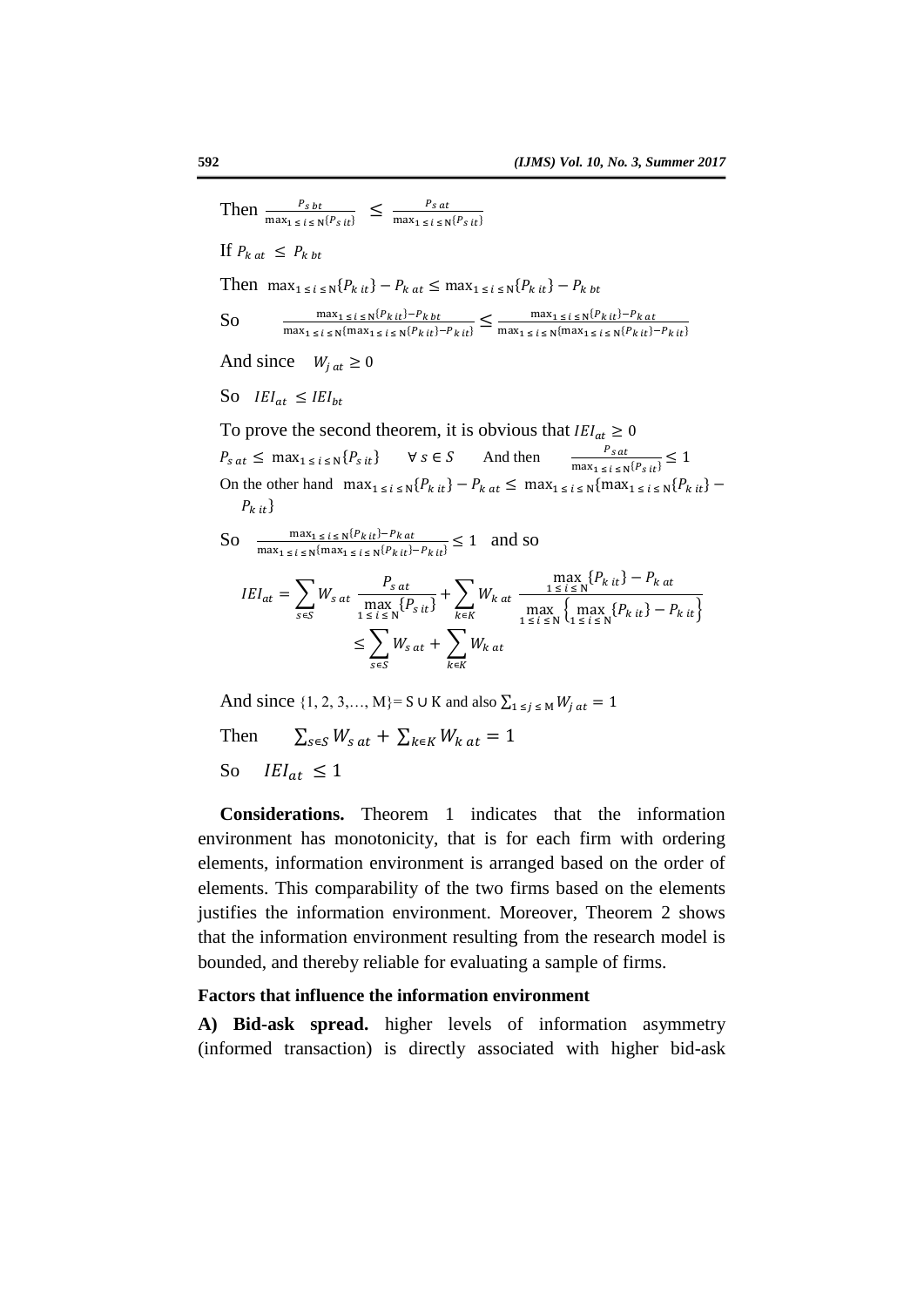spread (Bhattacharya et al., 2013), and that is why bid-ask spread was introduced as an inverse criterion for information environment in the previous studies (First factor).

$$
SPREAD_{i,t} = \frac{1}{D_{i,t}} \sum_{1}^{D_{i,t}} \frac{(ASK_i - BID_i)}{(ASK_i + BID_i)/2}
$$
(4)

**B) Share turnover.** Firms with high information asymmetry show lower share turnover since uninformed traders knowing the harmful consequences of transacting with informed traders are less likely to trade shares of these firms (Liao, 2009). Therefore, share turnover is known as a direct measure of information environment (Mohd, 2005). Typically, share turnover is calculated as follow (Second factor):

share turnover<sub>i,t</sub> = 
$$
\frac{1}{D_{i,t}} \sum_{i=1}^{D_{i,t}} \frac{\text{shares traded}_i}{\text{Shares Outstanding}_i}
$$
 (5)

**D) Amihud illiquidity measure.** This measure shows the daily price response associated with one Rial of the trading volume. Amihud measure intends to capture price impact through the ratio of absolute return to the trading volume. It is interesting to note that higher transparent information environment reduces the information asymmetry of market, yet increases share liquidity. Therefore, Amihud illiquidity ratio acts as an inverse measure of information environment and is computed as follow (Third factor):

$$
ILLIQ_{i,t} = \frac{1}{D_{i,t}} \sum_{1}^{D_{i,t}} \frac{|R_i|}{VOL_i}
$$
 (6)

**E) Firm size.** according to Wasan and Boone (2010), and Attig et al. (2006), larger firms enjoy more transparent information environment due to the wider media coverage and more attention paid by market, lawmakers, and market analysts to it. On the other hand, small firms with fewer confidants try to preserve their classified information, thereby having more asymmetric information environment. Therefore, information environment is expected to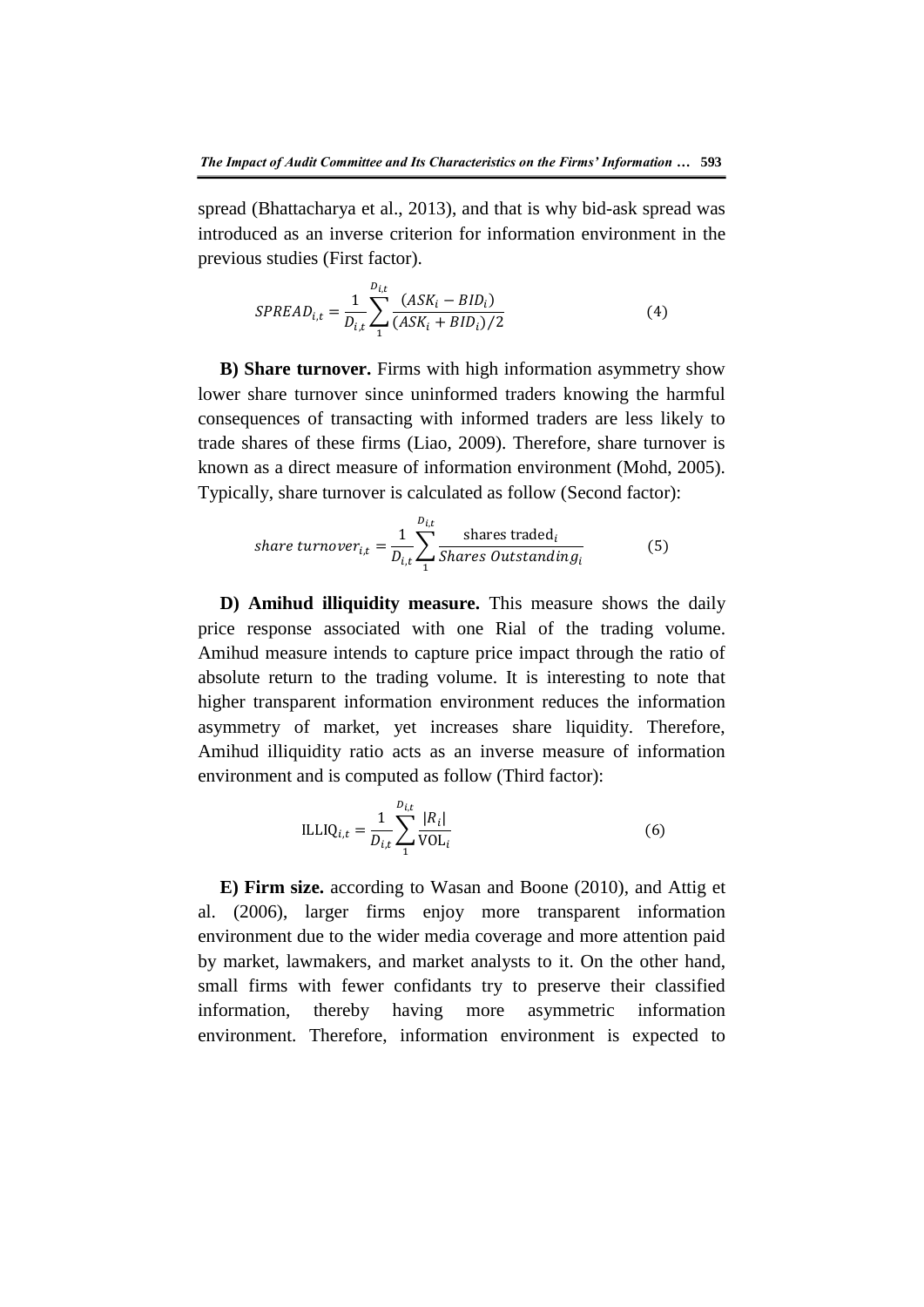improve with increasing firm size, which is considered as a direct measure of information environment. Following Cai et al. (2015), this study employs total assets of a firm to compute firm size (Fourth factor).

**F) Growth opportunities.** Liao (2009) believed that firms with more appropriate growth opportunities enjoy more competitive advantages like unique products and major share in market. To preserve these competitive advantages and prevent startups from entering these markets or reduce competition with existing competitors, therefore, these firms do not tend to disclose their operational information. Accordingly, firms with higher growth opportunities are likely to face with more asymmetric information environment. These growth opportunities are included as an inverse measure of information environment within the firm. Following McLaughlin et al. (1998), and Frank and Goyal (2003), as well as Clarkson et al. (2007), and Cormier et al. (2009), this research uses market-to-book value ratio and Tobin's Q, respectively to measure growth opportunities and information environment of the firms (Fifth factor).

**G) Stock return volatility.** Stock return volatility is an instrument used to measure the risk of future changes in stock returns. Market makers' stocks experience more difficulties with increasing risk, thereby leading them to increase bid-ask spread to compensate the cost of preserving stocks. Accordingly, stock return volatility is positively linked to bid-ask spread, thus is regarded as an inverse measure of information environment. This study uses standard deviation of daily stock return to compute stock return volatility as follow (Sixth factor):

$$
Volatility_{ii} = \sqrt{\frac{1}{D_{it}-1} \sum_{1}^{D_{it}} (R_i - \bar{R})^2}
$$
 (7)

**H) Earnings forecast error.** As transparency increases, the accuracy of earnings forecast increases too, yet forecast errors decreases. In fact, firms with weak levels of information environment experience higher stock forecast error, thereby resulting in higher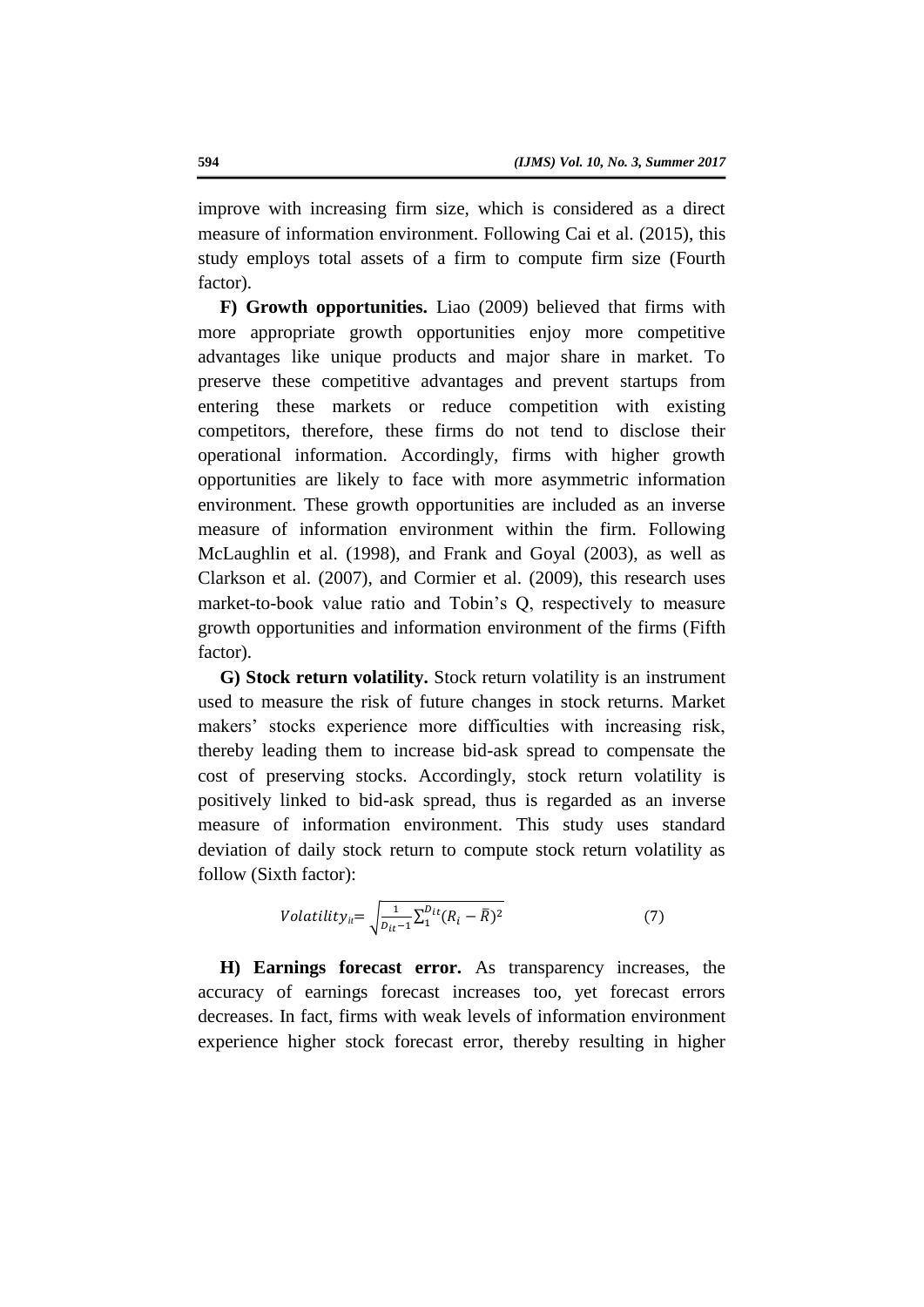information asymmetry. Thus, this factor is involved as an inverse measure of information environment (Krishnaswamis & Subramaniam, 1999) (Seventh factor).

$$
FE = \frac{|ACT_{t} - EST_{t}|}{|ACT_{t}|}
$$
(8)

**I) Institutional Ownership.** since institutional investors incur higher information-collection cost than other investors, they enjoy more information advantages and have access to more classified information. Therefore, an increase in the institutional ownership ratio may consequently enhance information asymmetry, thereby weakening the information environment of firms. This factor is an inverse measure of information environment. In this research, sum of the stocks owned by banks, insurance firms, investment firms, pension funds, financing firms, investment funds, and governmental organizations and institutions is divided by number of outstanding shares to calculate institutional ownership (Eighth factor).

**J) Number of shareholders.** Allen (1993) believes that stock market is a place where information is collected for all shareholders. Some investors cost a lot to obtain information while some decide not to invest for acquiring it. Rising number of shareholders can increase the level of information available in the market, consequently strengthening the information environment. Therefore, number of shareholders is believed to be a direct measure of information environment (Cai et al., 2015) (Ninth factor).

**K) Firm Age.** Some scholars like Leary and Roberts (2008), and Krasker (1986) consider firm age as an information environment index. It equals to the period a firm is listed in stock exchange. Needless to say, larger firms with longer period of activity in marketplace present more information to market activists. Thus, it is included as a direct measure of information environment. It is hypothesized that longer-life firms report less information asymmetry. A firm with great experience in collecting, processing and reporting information typically acts timely and discloses more transparent information (Tenth factor).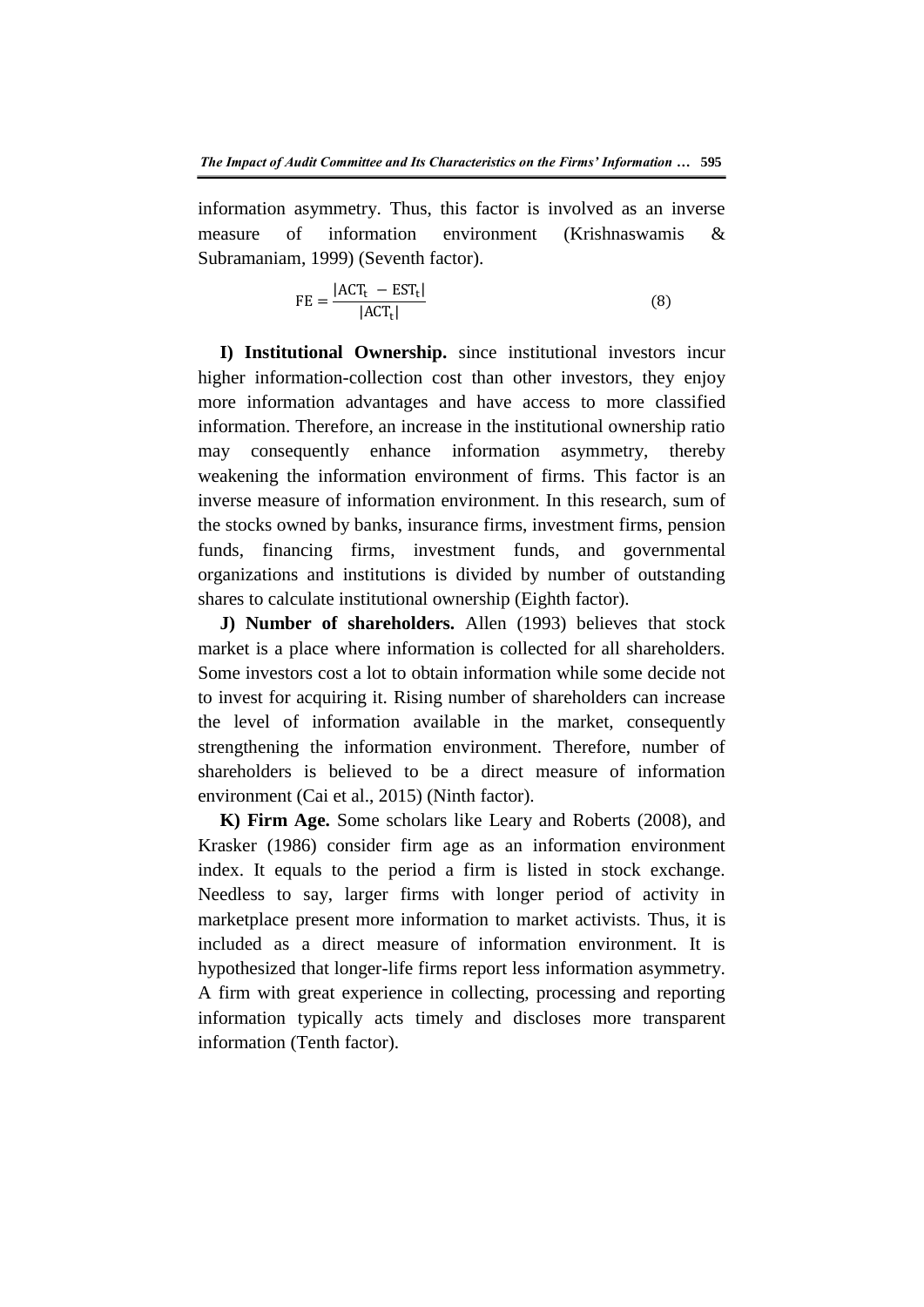Since individual use of the above measures may cause some problems in measuring information environment, this study uses a weighted composite index for each firm. Accordingly, measures of information environment are given to experts to weigh them based on the factors affecting firms. After that, information environment is computed for each company. Applying this comprehensive index may decrease the skewness resulting from using these measures individually and provide a more accurate index for testing. Moreover, this study is the first to use this method to measure information environment.

### **Independent Variables**

**The existence of audit committee.** Since Iranian firms have been required to establish an audit committee and present their information since 2012, a dummy variable is used to measure this variable, according to which the years before 2012 are valued 0 (AFTER=0), meaning lack of audit committee while the years after 2012 are valued 1 (AFTER=1), meaning the presence of audit committee.

### **Measurement of audit committee characteristics:**

- Audit committee independence is the proportion of independent directors of the audit committee to the total audit committee members.
- Audit committee expertise is the proportion of financial expertise of the audit committee to the total audit committee members.
- Audit committee size is total number of audit committee members.
- Gender of audit committee is a dummy variable. We measure it using an indicator variable that takes the value of one for the presence of one or more women in the audit committee, or zero otherwise.

## **Control Variables**

**Profitability.** More profitable firms tend to disclose more information to inform their investors of their appropriate performance, leading to a reduction in information asymmetry. Therefore, more profitable firms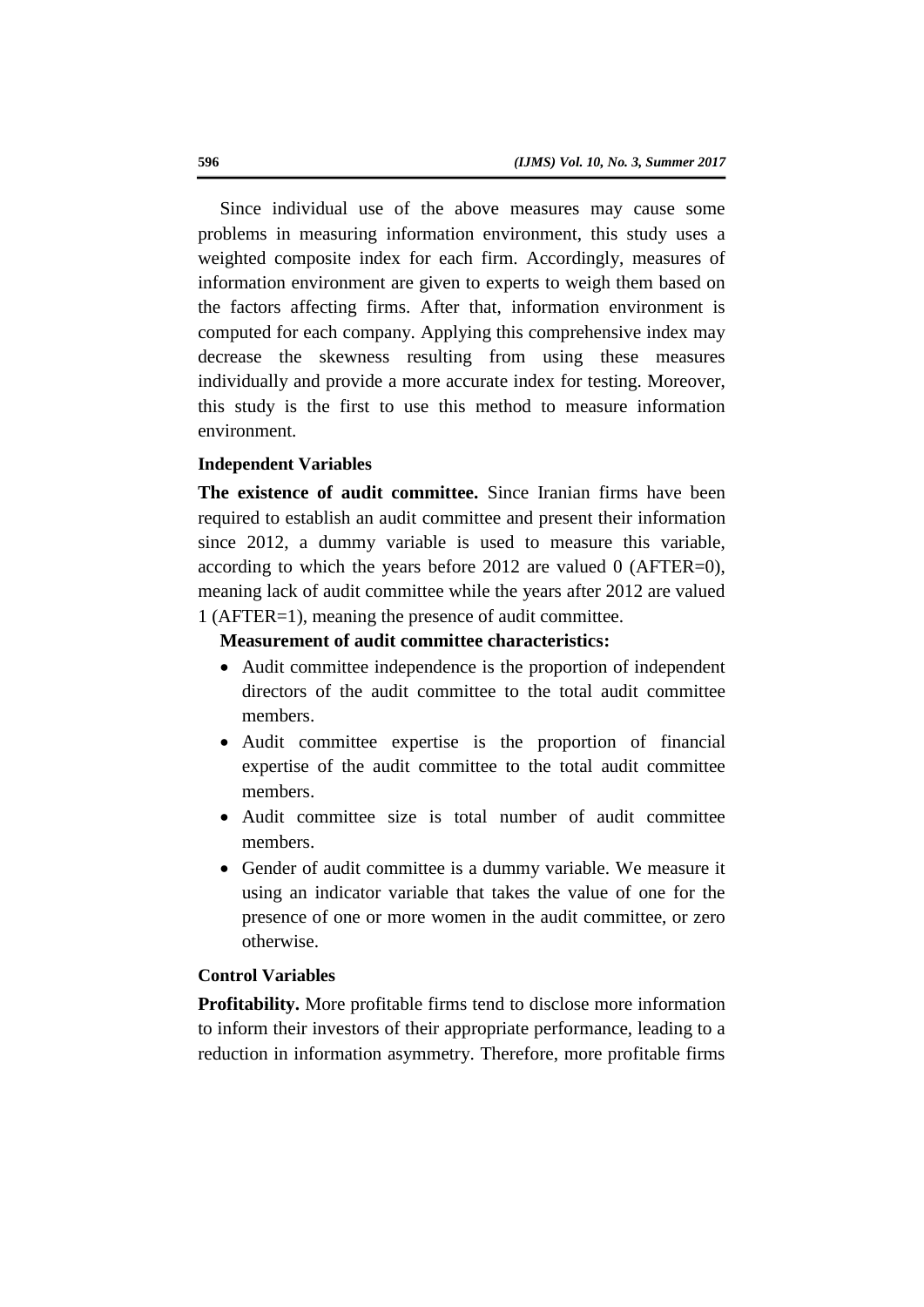are expected to have more transparent information and stronger information environment. This research uses return of equity to measure the profitability of firms.

**Free float.** High free float can increase stock liquidity and reduce price volatility, thereby reducing investment risk (Vakili Fard et al., 2010). As can be seen, this variable is significantly related to information environment. The dummy variable is 0 if the ratio of free float of a firm is less than the average free float of all firms, 1 otherwise.

**Financial leverage.** Financial leverage is usually defined as dividing total debt by total assets at the end of fiscal year. In case of liquidity crisis and necessity for external financing, firms begin to disclose their information voluntarily, which improves information environment of the firm (Paprocki & Stone, 2004). A significant relationship seems to be between financial leverage and information transparency (Karamanou & Vafeas, 2005) and financial leverage is ratio of total liabilities to total assets.

**Financial distress.** To measure this variable Altman adjusted model (1993) is used. This model is defined as follow (Altman, 2000):

*Z = 0.717 X1+ 0.847 X2 + 3.107 X3 +0.42 X4+0.998 X5*

where

- *Z*, represents the adjusted Altman
- *X1* refers to working capital divided by total assets
- *X2* refers to retained earnings divided by total assets
- *X3* refers to earnings before interest and taxes (operating income) divided by total assets
- *X4* refers to book value of equity divided by total debt
- X5 refers to net sales divided by total assets

If the resulting value  $(Z)$  in discriminant analysis is less than 1.23, the firm is called bankrupt while if it is greater than 2.99, the firm is able to pay its debts. If it is given a value between 1.23 and 2.99, the firm is believed to be in the grey area (before bankruptcy or financial distress), has adverse information environment and shows high information asymmetry (Paprocki & Stone, 2004). We measure it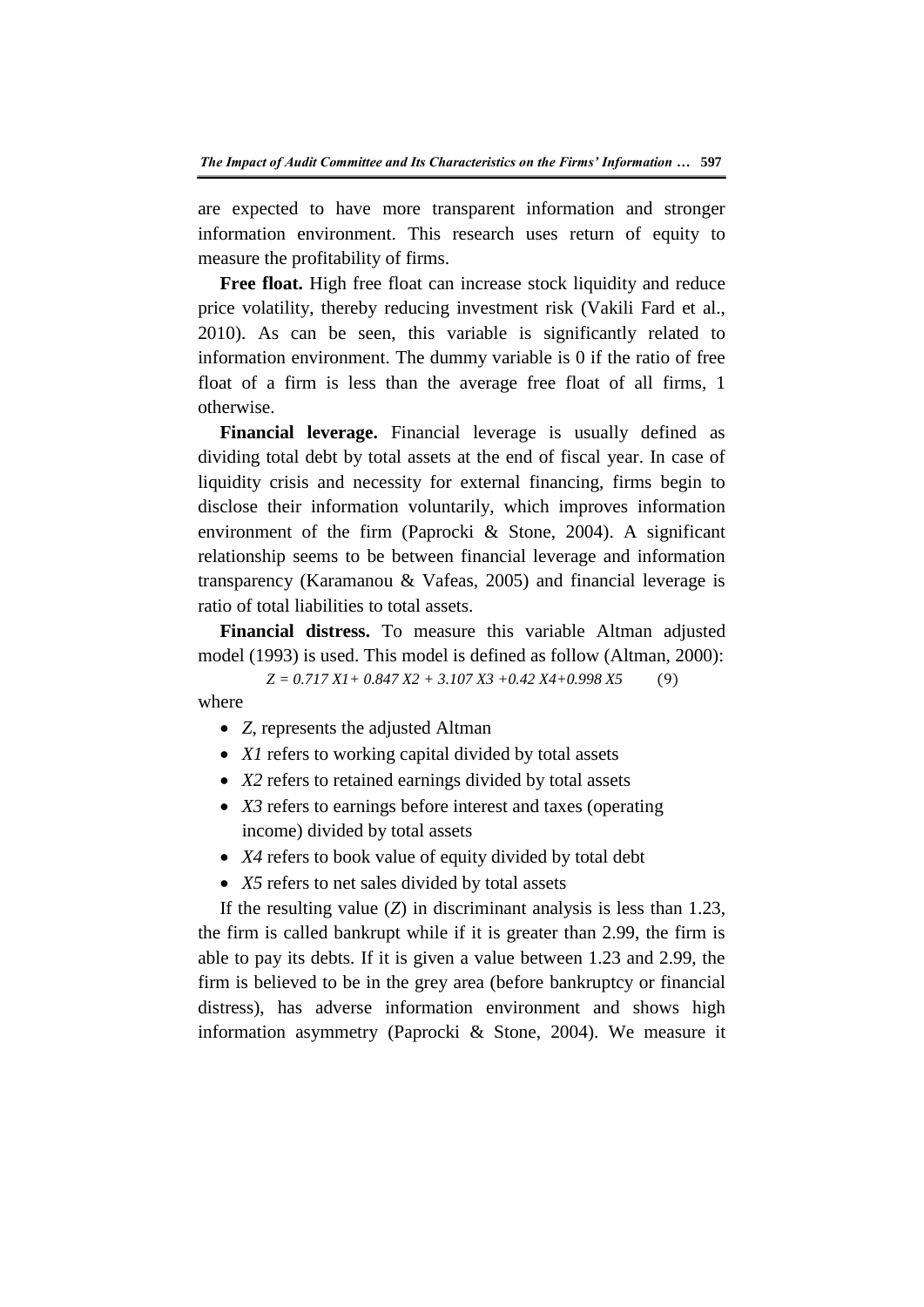using an indicator variable that takes the value of one in the case of financial distress, or zero otherwise.

### **Data Analysis**

#### **The First Model of Descriptive Statistics**

To examine the general characteristics of the variables, and estimate and analyze the research model, one requires to be familiar with descriptive statistics. Descriptive statistics computes the parameters of population and includes central indicators, distribution of population, and so on. Table 2 represents the descriptive statistics of the research variables including mean, median, minimum, maximum and standard deviation about 328 firm-years during the 2008-2015.

**Table 2. The first model descriptive statistics**

|            |                         | Variable Median Mean Maximum Minimum Std |                         | <b>Skewness Obs</b>       |     |
|------------|-------------------------|------------------------------------------|-------------------------|---------------------------|-----|
|            |                         | IE-Index 0.547 0.539 0.744               | $0.343$ $0.066$ $0.052$ |                           | 328 |
| <b>ROE</b> | $0.163$ $0.164$ $0.675$ |                                          |                         | $-0.959$ $0.148$ $-2.373$ | 328 |
| LEV –      |                         | 0.596 0.589 1.213                        |                         | $0.089$ $0.184$ $-0.137$  | 328 |

As seen in Table 1, mean of firms' information environment over the 8 years was 0.539, since the average of the information index for the selected firms is higher than 50%, it is favorable. The maximum for IE was 0.744 for Iran Khodroo Company, and the minimum IE was 0.343 which is related to Bama Company. Also the mean for profitability is about %16. The following table represents the frequency and mode of the nominal variables.

| Variable        |      | Percentage of value 0 Percentage of value 1 mode |       | Obs |
|-----------------|------|--------------------------------------------------|-------|-----|
| After           | % 50 | %50                                              | (0.1) | 328 |
| <b>DISTRESS</b> | %53  | %47                                              |       | 328 |

**Table 3. The frequency and mode of the nominal variables**

Given the results of Table 3, most of the firms were distressed according to the adjusted Altman model.

# **The first model test results**

In panel data analysis, in order to distinguish the usage of pool or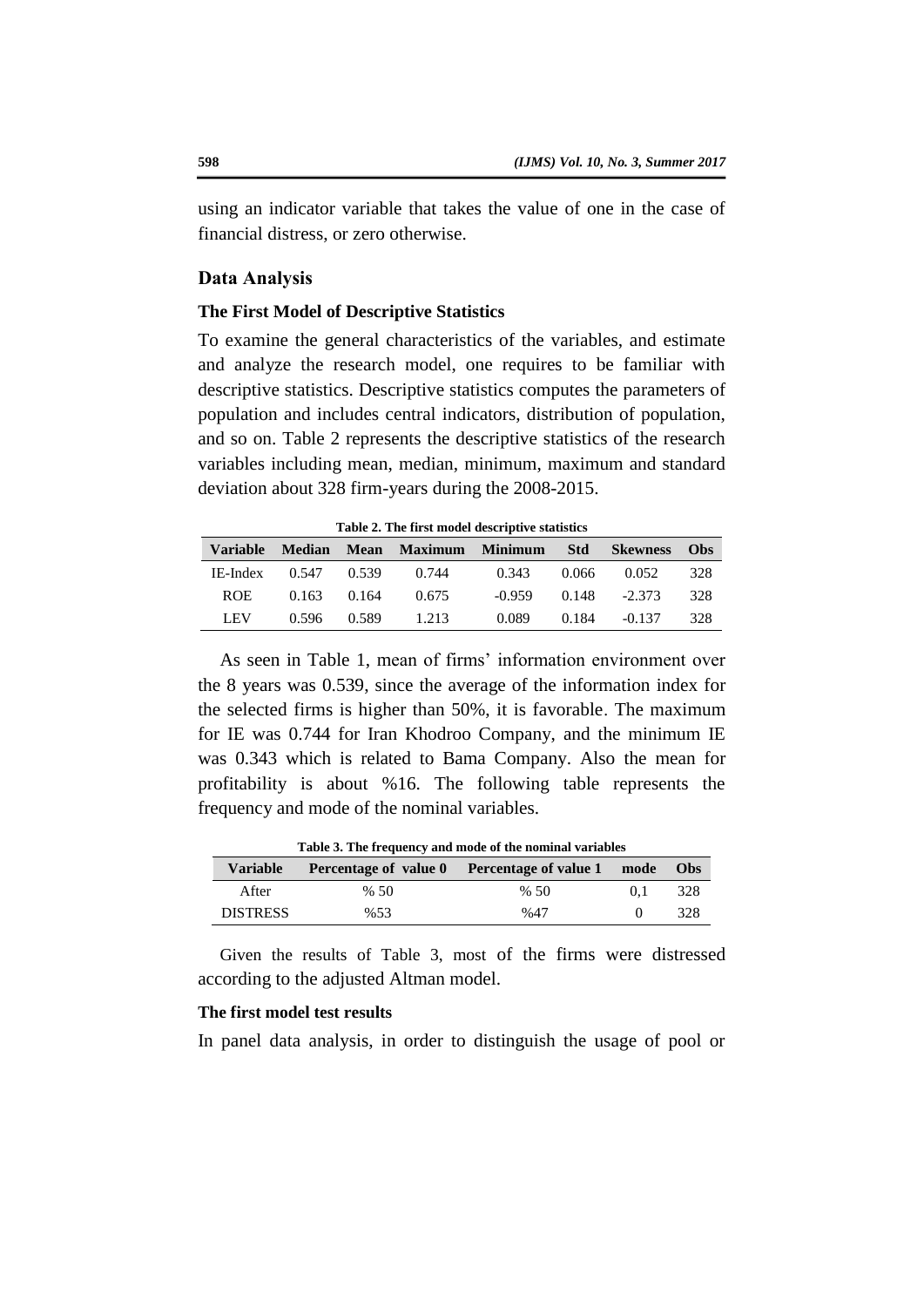panel data method, it is necessary to test Chow or F-limer, to determine the fixed effect or random method usage, Hausman test was used, and to identify heterogeneity of variance and serial autocorrelation, the Modified Wald test and Wooldridge test were employed. The Table 4 shows the results.

| Table 4: 1 - Emily, Hausman, modifica wald and wooldfuge lest results |                       |     |       |
|-----------------------------------------------------------------------|-----------------------|-----|-------|
| <b>Test</b>                                                           | <b>Test Statistic</b> | Obs | Prob. |
| F-Limer                                                               | 13.926                | 328 | 0.000 |
| Hausman                                                               | 13.729                | 328 | 0.008 |
| Modified Wald                                                         | 441.12                | 328 | 0.000 |
| Wooldridge                                                            | 3.964                 | 328 | 0.053 |

**Table 4. F-Limer, Hausman, modified wald and wooldridge test results**

According to Table 4, we have to use the panel method on the fixed effect. Because the Modified Wald test shows that there is a heteroscedasticity. In addition, the significance level of Wooldridge test (0.053) points to the presence of serial autocorrelation in the model. Therefore, we have to use the GLS method. Moreover, to ensure the lack of multicollinearity among explanatory variables, multicollinearity test using VIF was used, and the results were represented in Table 5.

**Table 5. Summary of statistical results of the first research model**

| <b>Variable</b> | <b>Coefficient</b> | <b>Std. Error</b>  | t-Statistic | Prob.  | VIF   |
|-----------------|--------------------|--------------------|-------------|--------|-------|
| ß0              | 0.542              | 0.015              | 37.000      | 0.0000 |       |
| <b>AFTER</b>    | 0.007              | 0.003              | 2.142       | 0.033  | 1.072 |
| <b>ROE</b>      | 0.015              | 0.014              | 1.051       | 0.294  | 1.223 |
| <b>LEV</b>      | $-0.019$           | 0.022              | $-0.845$    | 0.399  | 1.379 |
| <b>DISTRESS</b> | 0.005              | 0.004              | 1.098       | 0.273  | 1.214 |
| F-statistic     | (0.000)<br>26.959  | Durbin-Watson stat |             | 2.076  |       |
| R-squared       | 0.807              | Adjusted R-squared |             | 0.777  |       |

The results of testing the first model are presented in Table 5. According to Table 5, whole model likelihood statistic F is 0.0000. Therefore, it can be said that total regression meaningfulness is confirmed at 95% confidence level. Regression has the statistical validity.

Positive relationship between existence of audit committee and IE is 0.007 which represents the importance of audit committee. P-value equals to 0.033 at the statistics related to the coefficient of the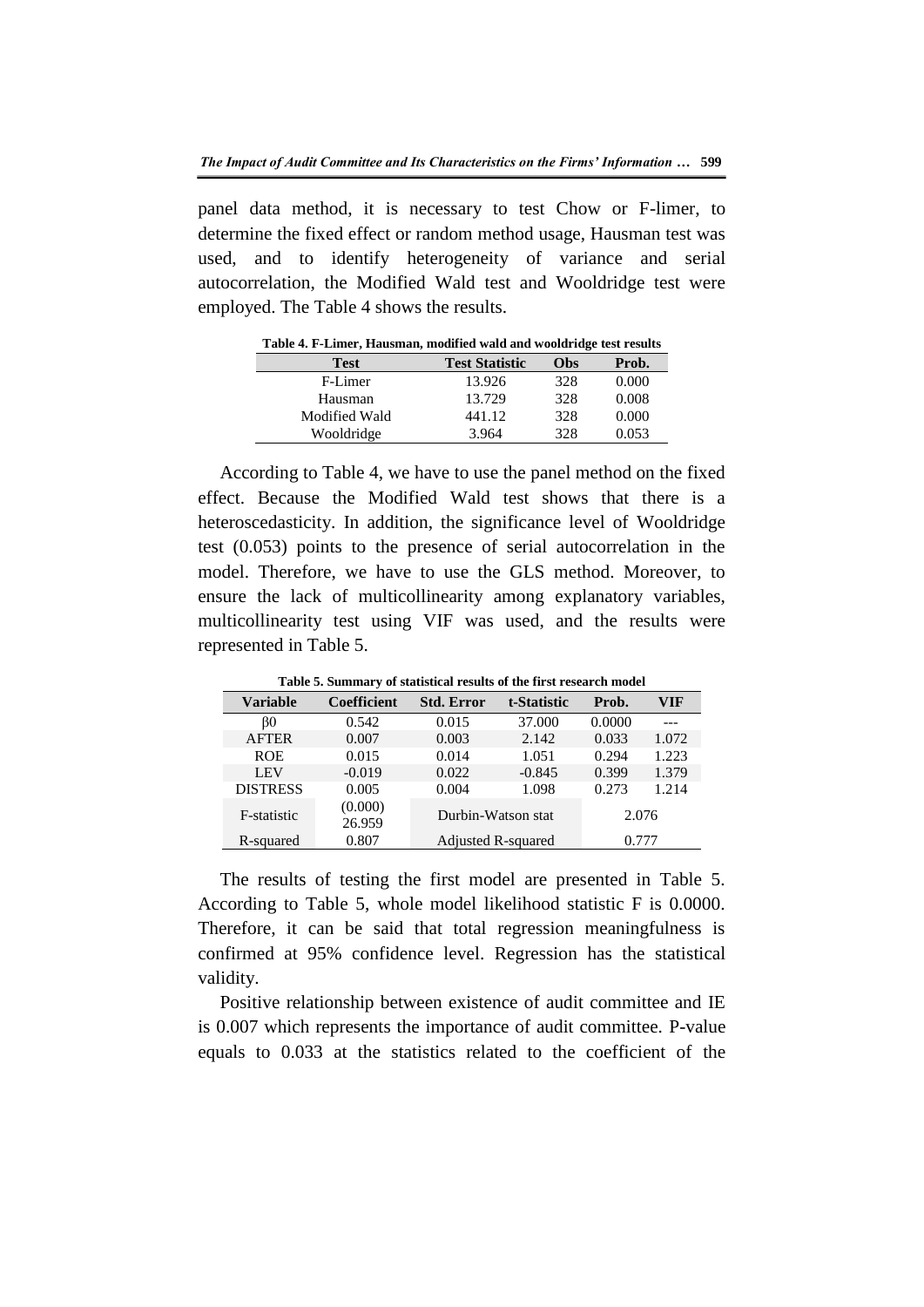independent variable that would imply a significant relationship between the independent variable existence of audit committee and IE in the 95% confidence level. Therefore, there is a significant and positive relationship between existence of audit committee and IE. On the other hand, the adjusted coefficient of determination equals to 0.777, states that over 77% of the dependent variable is explained by the independent variable.

On the other hand, multicollinearity suggests that an independent variable is a linear function of other variables. High multicollinearity of a regression equation implies high correlation among independent variables, and hence low validity of the model. Considering the last column of Table 5, VIF value is less than  $10$  (VIF $<$ 10) for all explanatory variables, hence indicating no multicollinearity among variables. Thus, the fitted model is valid.

### **The Second Model of Descriptive Statistics**

Descriptive statistics for the second model are presented in Tables 6.

In the sample studied, average IE-Index is about 0.536. In addition, approximately 4% of firms have women in their audit committee and the average of financial leverage is 58 percent. Regarding the size of the audit committee, it can be said that most of the firms have three members in their audit committees. Also average of profitability was about 10%. The following table represents the frequency and mode of the nominal variables.

| <b>Variable</b> | Mean  |       | Median Maximum Minimum |          | <b>Std</b> | <b>Skewness</b> | <b>Obs</b> |
|-----------------|-------|-------|------------------------|----------|------------|-----------------|------------|
| IE-Index        | 0.536 | 0.539 | 0.728                  | 0.380    | 0.059      | $-0.044$        | 484        |
| <b>ACIND</b>    | 0.548 | 0.667 | 1                      | $\Omega$ | 0.351      | $-0.606$        | 484        |
| <b>ACEXP</b>    | 0.599 | 0.667 | 1                      | $\Omega$ | 0.504      | $-0.487$        | 484        |
| <b>ACSIZE</b>   | 2.326 | 3     | 5                      | 3        | 1.361      | $-0.930$        | 484        |
| <b>ROE</b>      | 0.099 | 0.126 | 0.582                  | $-1.316$ | 0.189      | $-3.533$        | 484        |
| <b>LEV</b>      | 0.576 | 0.577 | 1.566                  | 0.066    | 0.216      | 0.224           | 484        |

**Table 6. The second model descriptive statistics**

Given the results of Table 7, on average about 46% of the sample firms, according to Altman adjusted model, have formed distress.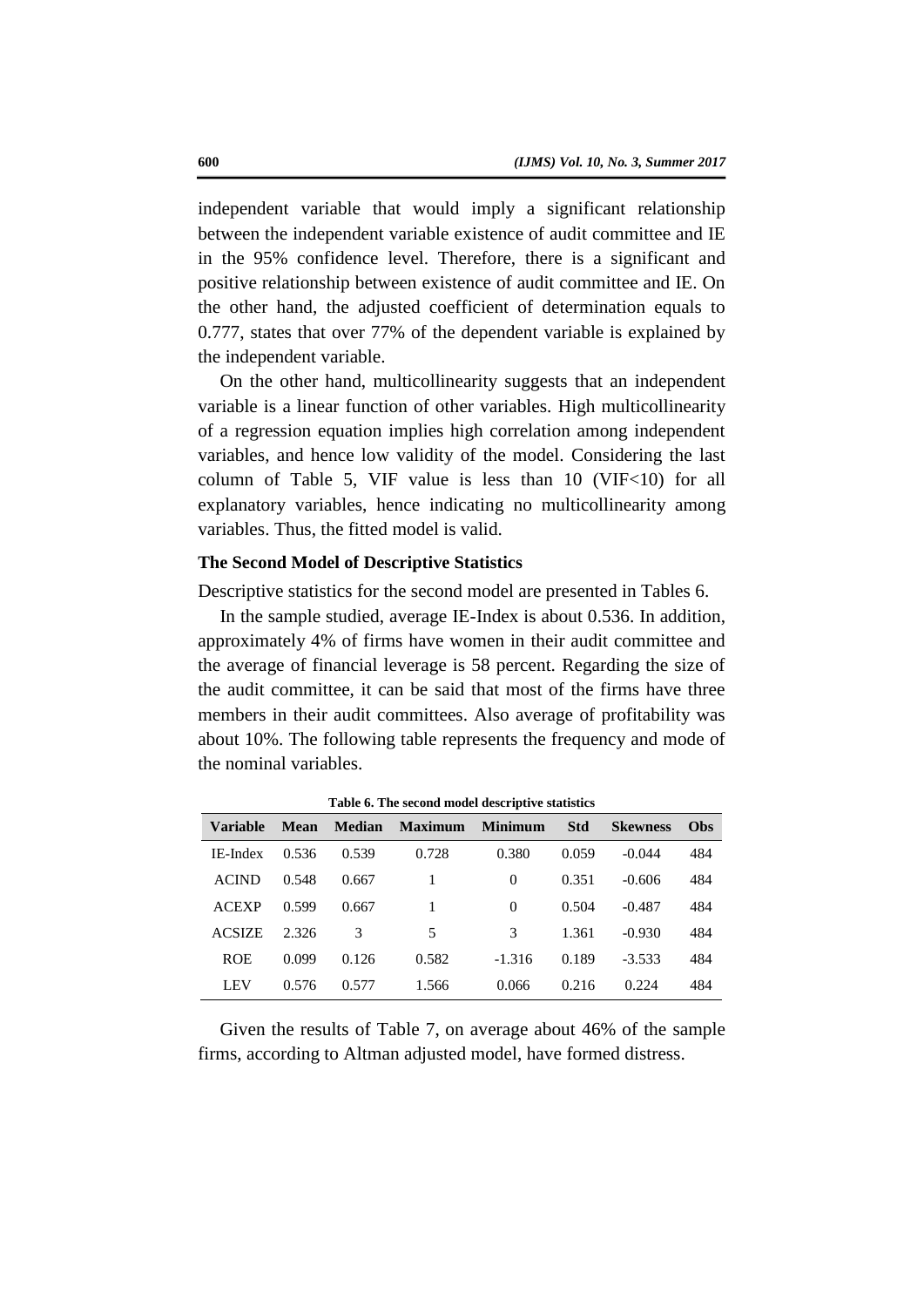| Table 7. The frequency and mode of the nominal variables |                              |                              |          |     |  |  |
|----------------------------------------------------------|------------------------------|------------------------------|----------|-----|--|--|
| <b>Variable</b>                                          | <b>Percentage of value 0</b> | <b>Percentage of value 1</b> | mode Obs |     |  |  |
| <b>ACGEN</b>                                             | %96.3                        | % 3.7                        |          | 484 |  |  |
| <b>DISTRESS</b>                                          | %54                          | %46                          |          | 484 |  |  |
| <b>FLOAT</b>                                             | %54                          | %46                          |          | 484 |  |  |

#### **The second model test results**

According to Table 8, we have to use the panel method on the fixed effect. Although the modified Wald test shows that there is a heteroscedasticity, the significant level of Wooldridge test (0.464) suggests the lack of serial autocorrelation in the model. Thus, we have to use the GLS method.

The results of testing the second model is presented in Table 9.

**Table 8. F-Limer, Hausman, modified wald and wooldridge test results**

| <b>Test</b>   | <b>Test statistic</b> | Obs | Prob. |
|---------------|-----------------------|-----|-------|
| F-Limer       | 6.479                 | 484 | 0.000 |
| Hausman       | 29.712                | 484 | 0.000 |
| Modified Wald | 21206.67              | 484 | 0.000 |
| Wooldridge    | 0.539                 | 484 | 0.464 |
|               |                       |     |       |

|                 | <b>Table 9. Summary of statistical results of the second research model</b> |                   |                    |        |       |  |  |
|-----------------|-----------------------------------------------------------------------------|-------------------|--------------------|--------|-------|--|--|
| <b>Variable</b> | <b>Coefficient</b>                                                          | <b>Std. Error</b> | t-Statistic        | Prob.  | VIF   |  |  |
| <sub>BO</sub>   | 0.495                                                                       | 0.009             | 55.374             | 0.0000 |       |  |  |
| <b>ACIND</b>    | 0.028                                                                       | 0.011             | 2.495              | 0.013  | 3.992 |  |  |
| <b>ACEXP</b>    | 0.019                                                                       | 0.005             | 3.711              | 0.000  | 2.957 |  |  |
| <b>ACSIZE</b>   | $-0.005$                                                                    | 0.003             | $-1.541$           | 0.124  | 5.529 |  |  |
| <b>ACGEN</b>    | 0.012                                                                       | 0.013             | 0.957              | 0.339  | 1.056 |  |  |
| <b>ROE</b>      | 0.0005                                                                      | 0.005             | 0.091              | 0.927  | 1.240 |  |  |
| <b>LEV</b>      | 0.028                                                                       | 0.010             | 2.744              | 0.006  | 1.308 |  |  |
| <b>DISTRESS</b> | 0.0001                                                                      | 0.002             | 0.068              | 0.946  | 1.063 |  |  |
| <b>FLOAT</b>    | 0.001                                                                       | 0.004             | 2.248              | 0.025  | 1.033 |  |  |
| F-statistic     | (0.000)<br>29.556                                                           |                   | Durbin-Watson stat | 2.484  |       |  |  |
| R-squared       | 0.914                                                                       |                   | Adjusted R-squared | 0.883  |       |  |  |

**Table 9. Summary of statistical results of the second research model**

According to Table 9, whole model likelihood statistic F is 0.0000. Therefore, it can be said that total regression meaningfulness is confirmed at 95% confidence level. Regression has the statistical validity. There is a positive relationship between independence and financial expertise of audit committee and IE. Since the p-value calculated for the coefficient of these independent variables was obtained less than 0.05 equal to 0.013 and 0.001, therefore, there is a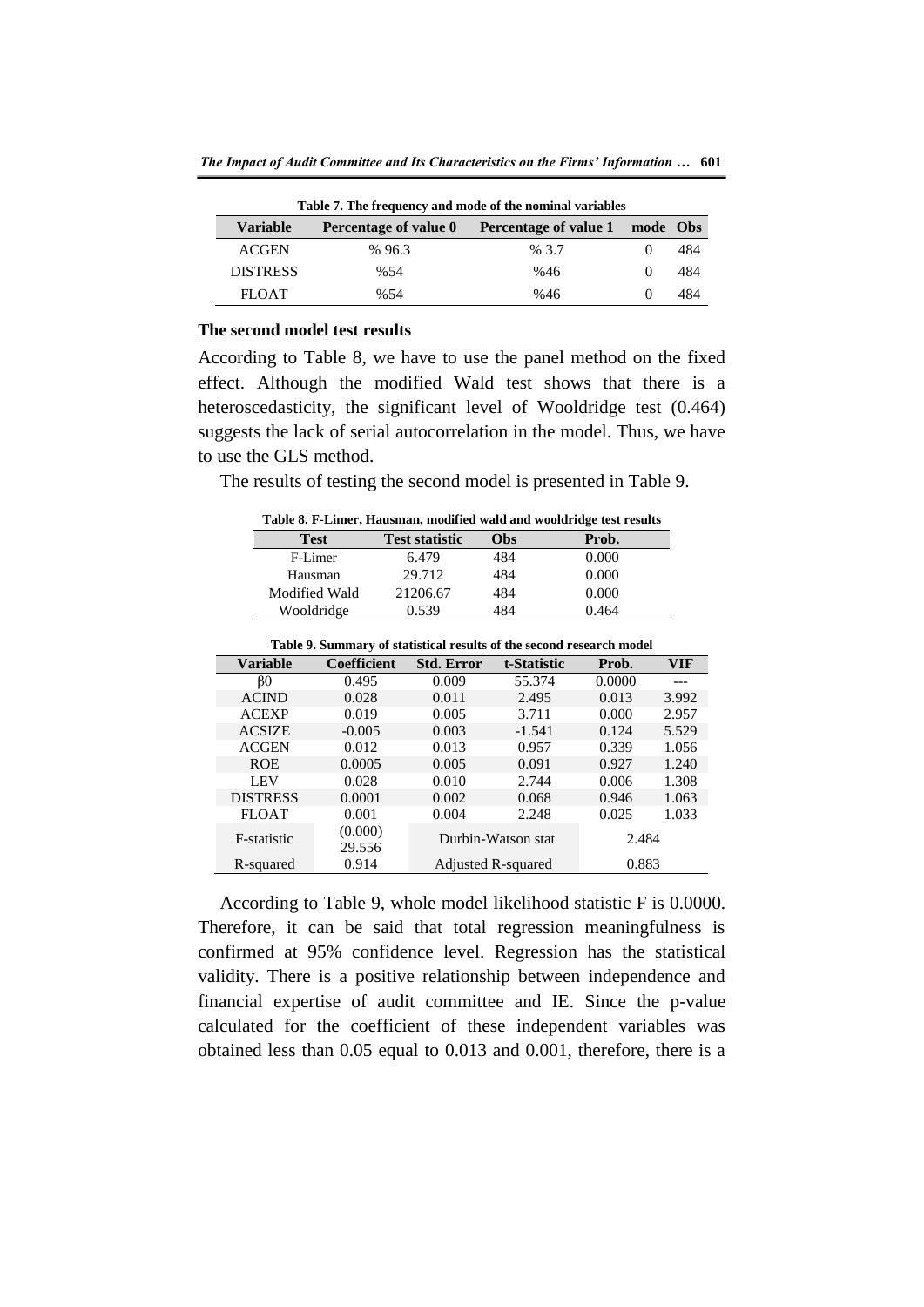significant and positive relationship between independence and financial expertise of audit committee and IE. Thus, the second and third research hypotheses are confirmed and the other hypothesis is rejected. In analyzing the results, it is acknowledged that independence and financial expertise of audit committees are effective in improving the information environment. On the other hand, the adjusted coefficient of determination equal to 0.883 states that over 88% of the dependent variable is explained by the independent variables.

Considering the last column of Table 9, VIF value is less than 10 (VIF<10) for all explanatory variables, hence showing no multicollinearity among variables. Thus, the fitted model is valid.

# **Robustness Test**

The first hypothesis seeks to examine the effect of the presence of audit committee on the improvement of the corporate information environment. However, since the number of firms establishing audit committee at the same time as the internal control guidelines were approved in 2012 was 41 firms, and the small number of firms may question the reliability of the obtained results, thus, they cannot be generalized to the whole society. The research hypothesis was tested in those firms which established their audit committees during the years 2012-2015. Therefore, 121 firms that established their audit committees over the period 2012-2015 were selected. The results of testing the hypothesis based on the number of 968 firm-year observations and using generalized least squares method were illustrated in Table 10.

| <b>Variable</b> | <b>Coefficient</b> | <b>Std. Error</b>         | t-Statistic | Prob.  | VIF  |
|-----------------|--------------------|---------------------------|-------------|--------|------|
| BO              | 0.527              | 0.005                     | 100.582     | 0.0000 |      |
| <b>AFTER</b>    | 0.006              | 0.002                     | 3.182       | 0.001  | 1.03 |
| <b>ROE</b>      | 0.009              | 0.004                     | 1.972       | 0.049  | 1.09 |
| <b>LEV</b>      | 0.007              | 0.008                     | 0.991       | 0.322  | 1.13 |
| <b>DISTRESS</b> | $-0.006$           | 0.002                     | $-2.686$    | 0.007  | 1.06 |
| F-statistic     | (0.000)<br>22.579  | Durbin-Watson stat        |             | 2.034  |      |
| R-squared       | 0.768              | <b>Adjusted R-squared</b> |             | 0.735  |      |

**Table 10. The results of testing the research hypothesis based on a different sample**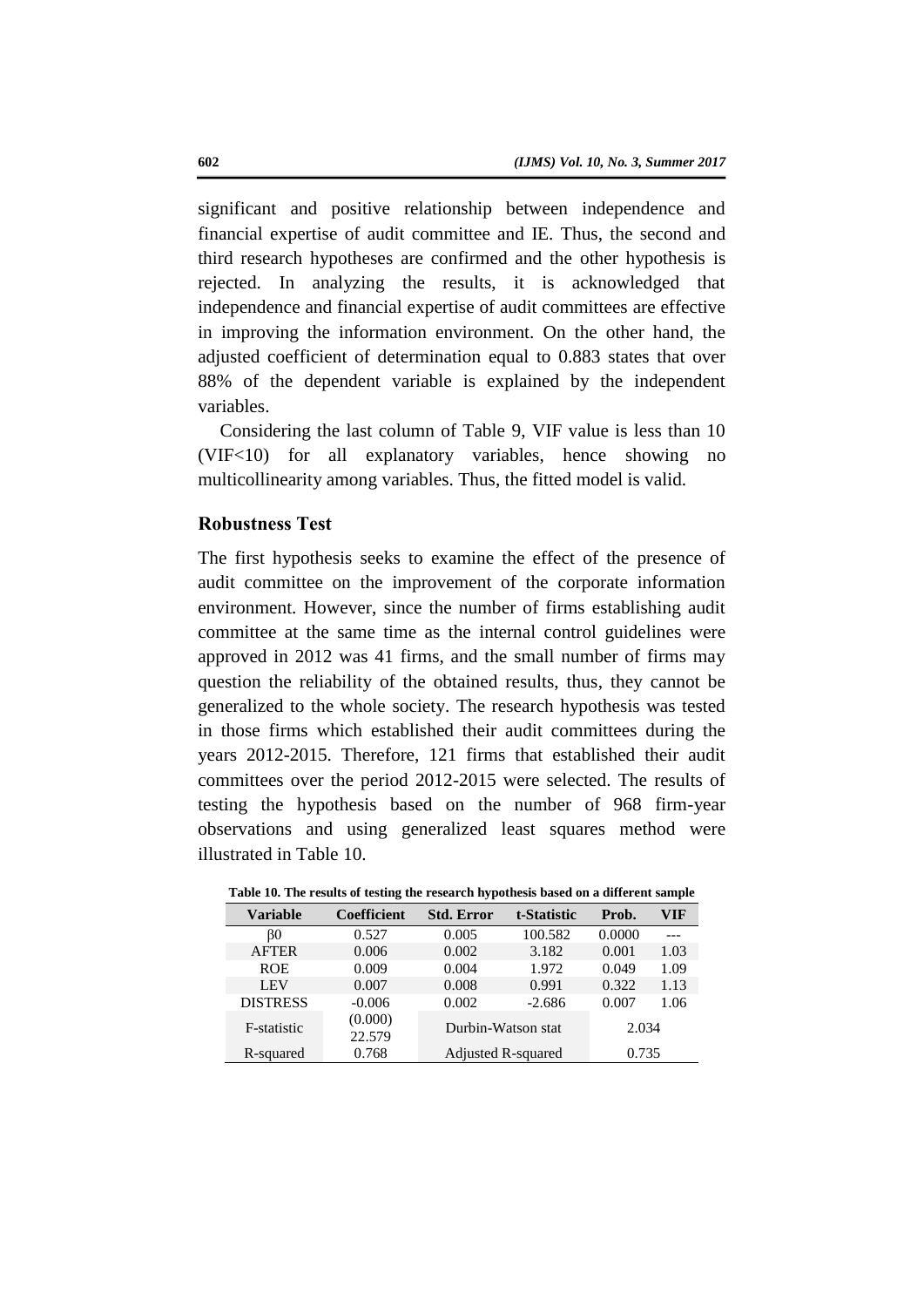As indicated in Table 10, Fisher-F statistics points to the significance of the fitted model. Since the probability value of the tstatistics for the presence of audit committee is 0.001, and hence lower than 0.05, H0 is rejected, confirming the significance of this coefficient at 5% level. Therefore, the research hypothesis is confirmed for a different sample and thus, the obtained results can be generalized to the whole society. Accordingly, the presence of audit committee influences the firms' information environment.

# **Discussion and Conclusion**

Audit committee has several roles and functions in firms. If audit committee has a good organization status and its performance is excellent, it can help the organization operate in a good manner. Also it can help the internal audit department improve the financial reporting. Since the information environment is important for stockholders and investors and they request for disclosure of reliable information quickly and timely, so they except that establishment of audit committee improves the information environment. Audit committee is one of the important committees which the board of directors is responsible for final monitoring of firms' activities. The characteristics of audit committee also are important. Our findings show independence and financial expertise are salient characteristics of an audit committee which affect the effectiveness of audit committee and finally improve the information environment of firms. Moreover, investors willing to invest in these firms must trust firms which have audit committee with the characteristics of independence and financial expertise. The reasoning is that firms with independence and financial experts in the audit committee are effective in a way that affect the quality of financial reporting. Our findings are compatible with the research findings of El-Mahdy (2013) and Azadi et al. (2016).

With these findings, we conclude that audit committee with independence and financial expertise can help the financial reporting systems to present transparent and valuable financial information. So we recommend boards of director to pay attention to the selection of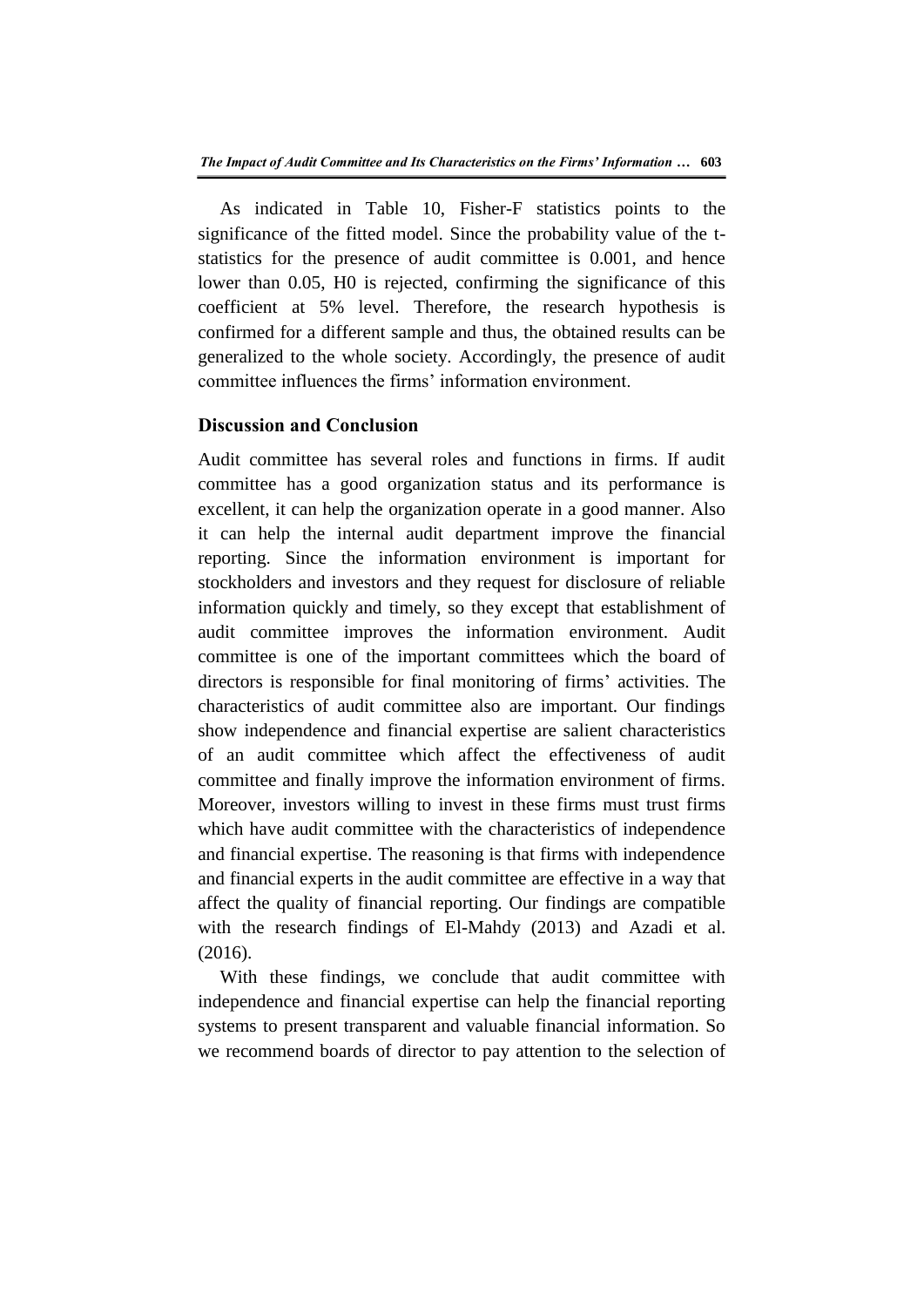audit committee members who are independent and have financial expertise. Also, our findings can help the policy makers of stock exchange market when they want to set a charter of audit committee which these findings. And finally, we recommend the investors to consider these findings in selecting stocks for their portfolios.

Financial studies, particularly those seek to explain a comprehensive index always encounter limitations and problems. An example of these limitations in the current research was collecting some unissued data in the financial statements and their appendices. Also, since unlisted firms (e.g. OTC firms) mostly lacked audit committee, this research excluded them. However, caution should be exercised in generalizing the results to the firms besides those listed in the TSE. Finally, no comprehensive theory was available to the researchers to choose factors influencing the corporate information environment and this made the evaluation of the selected criteria difficult.

Our research has opened a new area of research which other researchers can follow:

- 1. To conduct detailed researches in each industry,
- 2. To examine the effects of audit committee on the information environment with Structure Equation Modeling (SEM).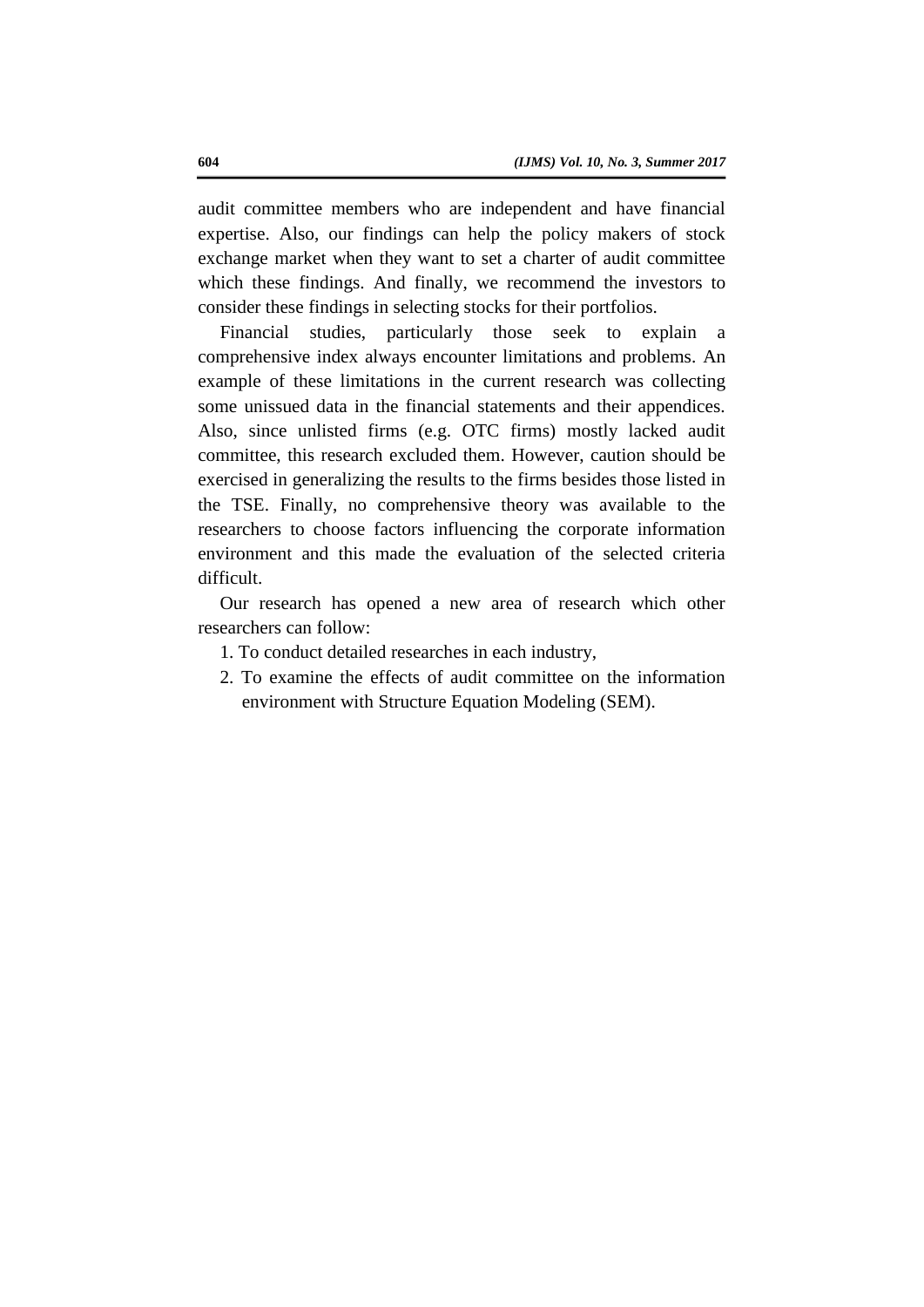#### **References**

- Abbott, J. L., Parker, S., & Peters, G. F. (2004). Audit committee characteristics and restatements. *Auditing: A Journal of Practice & Theory*, *23*(1), 69-87.
- Abernathy, J. L., Beyer, B., Masli, A., & Stefaniak, C. (2014). The association between characteristics of audit committee accounting experts, audit committee chairs, and financial reporting timeliness. *Advances in Accounting, Incorporating Advances in International Accounting*, *30*(2), 283-297.
- Allen, F. (1993). Stock markets and resource allocation, in capital markets and financial intermediation, edited by C. Mayer and X. Vives, *Cambridge*, U.K.: Cambridge University Press, 81-108.
- Altman, E. I. (2000). Predicting financial distress of firms: Revisiting the zscore and Zeta models. *New york University*, 7-36.
- Armstrong, C., Core, J., Taylor, D., & Verrecchia, R. (2011). When does information asymmetry affect the cost of capital?. *Journal of Accounting Research*, *49*(1), 1-40.
- Armstrong, C. S., Core, J. E., & Guay, W. R. (2012). *When do independent directors improve firms' information environments?.* The Wharton School, University of Pennsylvania Pub.
- Attig, N., Fong, W. M., Gadhoum, Y., & Lang, L. (2006). Effects of large shareholding on information asymmetry and stock liquidity. *Journal of Banking & Finance*, *30*(10), 2875-2892.
- Azadi, K., Meshki, M., & Samipour, M. (2016). The role of audit committee independence and financial expertise on the disclosure of financial information. *1st International Conference on Management and Accounting Based on Value Creation*. Retrieved from https://www.civilica.com/Paper-MAVC01-MAVC01\_162.html.
- Babajani, J. & khonaka, A. (2012). The necessity of formation the audit committee and the establishment of the internal audit unit in the metropolitan municipalities to improve the accountability level. *Empirical Studies in Financial Accounting*, *10*(33), 39-72. (In Persian)
- Bellver, A., & Kaufmann, D. (2005). *Transparenting Transparency: Initial Empirics and Policy Applications*. World Bank Policy Research, Washington, DC.
- Beyer, A., Cohen, D. A., Lys, T. Z., & Walther, B. R. (2010). The financial reporting environment: Review of the recent literature. *Journal of Accounting and Economics*, *50*(2), 296-343.
- Bhagat, S., & Bolton, B. (2008). Corporate governance and firm performance. *Journal of Corporate Governance*, *14*(3), 257-273.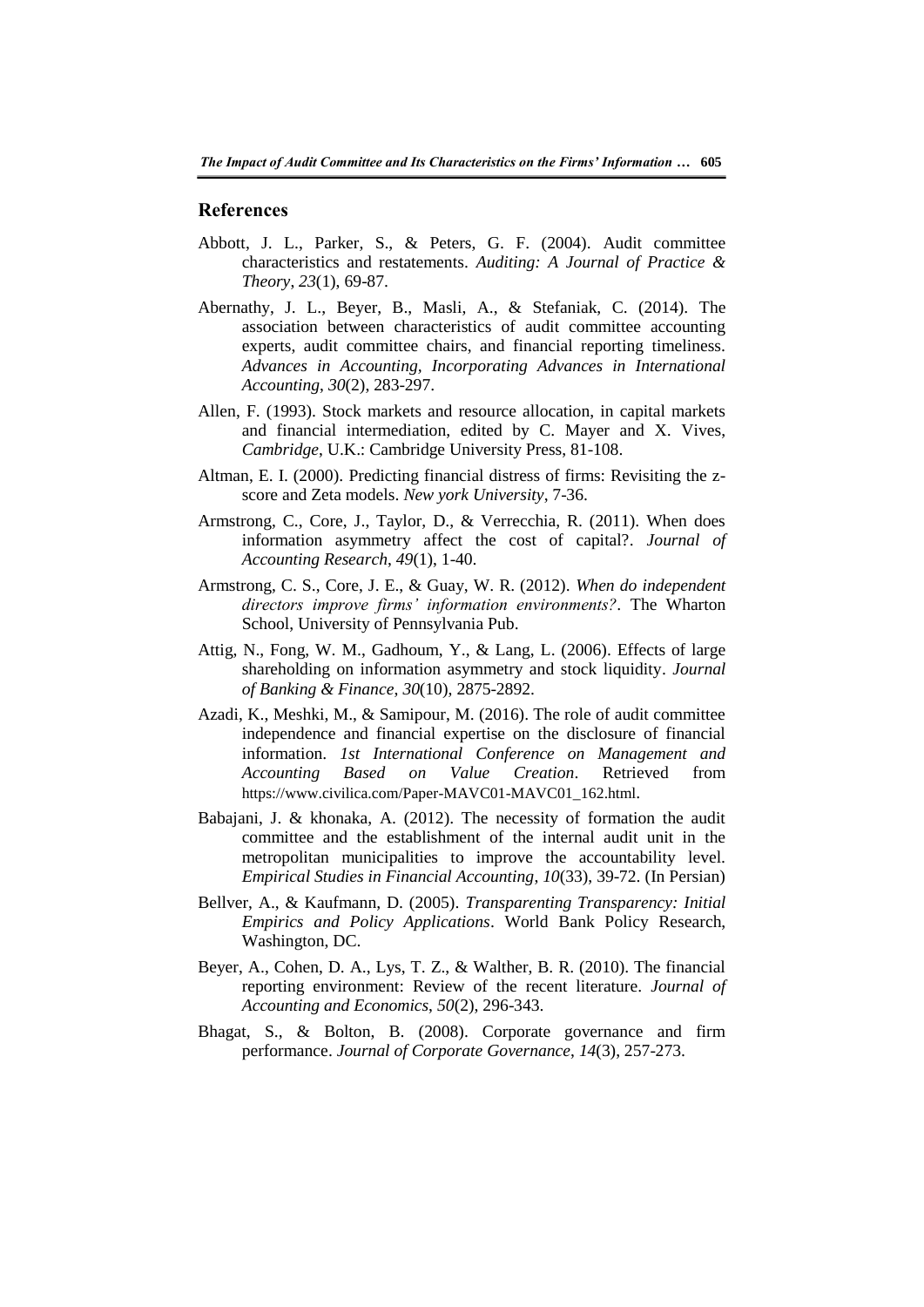- Bhattacharya, N., Desai, H., & Venkataraman. K. (2013). Does earnings quality affect information asymmetry? Evidence from trading costs. *Contemporary Accounting Research*, *30*(2), 482-516.
- Cai, J., Liu, Y., Qian, Y., & Yu, M. (2015). Information asymmetry and corporate governance. *Quarterly Journal of Finance*, *5*(3), 1-32.
- Clarke, J., & shastri, K. (2000). *On information asymmetry metrics*. Available from http://www.ssrn.com.
- Clarkson, G., Jacobsen, T. E., & Batcheller, A. L. (2007). Information asymmetry and information sharing. *Government Information Quarterly*, *24*, 827-839.
- Cormier, D., Aerts, W., Ledoux, M-J., & Magnan, M. (2009). Attributes of social and human capital disclosure and information asymmetry between managers and investors. *Canadian Journal of Administrative Sciences*, *26*(1), 71-88.
- De Vlaminck, N., & Sarens, G. (2015). The relationship between audit committee characteristics and financial statement quality: Evidence from Belgium. *Journal of Management & Governance*, *19*(1), 145- 166.
- El-Mahdy, D., Hao, J., & Cong, Y. (2013). The association between audit committee characteristics and information asymmetry. Proceedings from AAA 2013: *American Accounting Association Annual Meeting*, Anaheim, CA.
- Fakhari, H., Mohammadi, J., & Hasannataj Kordi, M. (2015). An investigation of the audit committee characteristics effects on real earnings management. *Empirical Studies in Financial Accounting Quarterly*, *12*(46), 130-154. (In Persian)
- Frank, M., & Goyal. V. (2003). Testing the Pecking Order Theory of Capital Structure. *Journal of Financial Economics*, *67*, 217–48.
- Fu, R., Kraft, A., & Zhang, H. (2012). Financial reporting frequency, information asymmetry, and the cost of equity. *Journal of Accounting and Economics*, *54*, 132-149.
- Gul, F. A., Srinidhi, B., & Ng, A. C. (2011). Does genderdiversity improve the informativeness of stock prices?. *Journal of Accounting and Economics*, *51*(3), 314-338.
- Hisham, K. M., Zuaini I., & Nor Aziah, A. M. (2014). The impact of audit committee characteristics on corporate voluntary disclosure. Proceedings from ICAS 2014: *International Conference on Accounting Studies*, Kual Lumpur, Malaysia.
- Kanagaretnam, K., Lobo, G. J., & Whalen, D. J. (2007). Does good corporate governance reduce information asymmetry around quarterly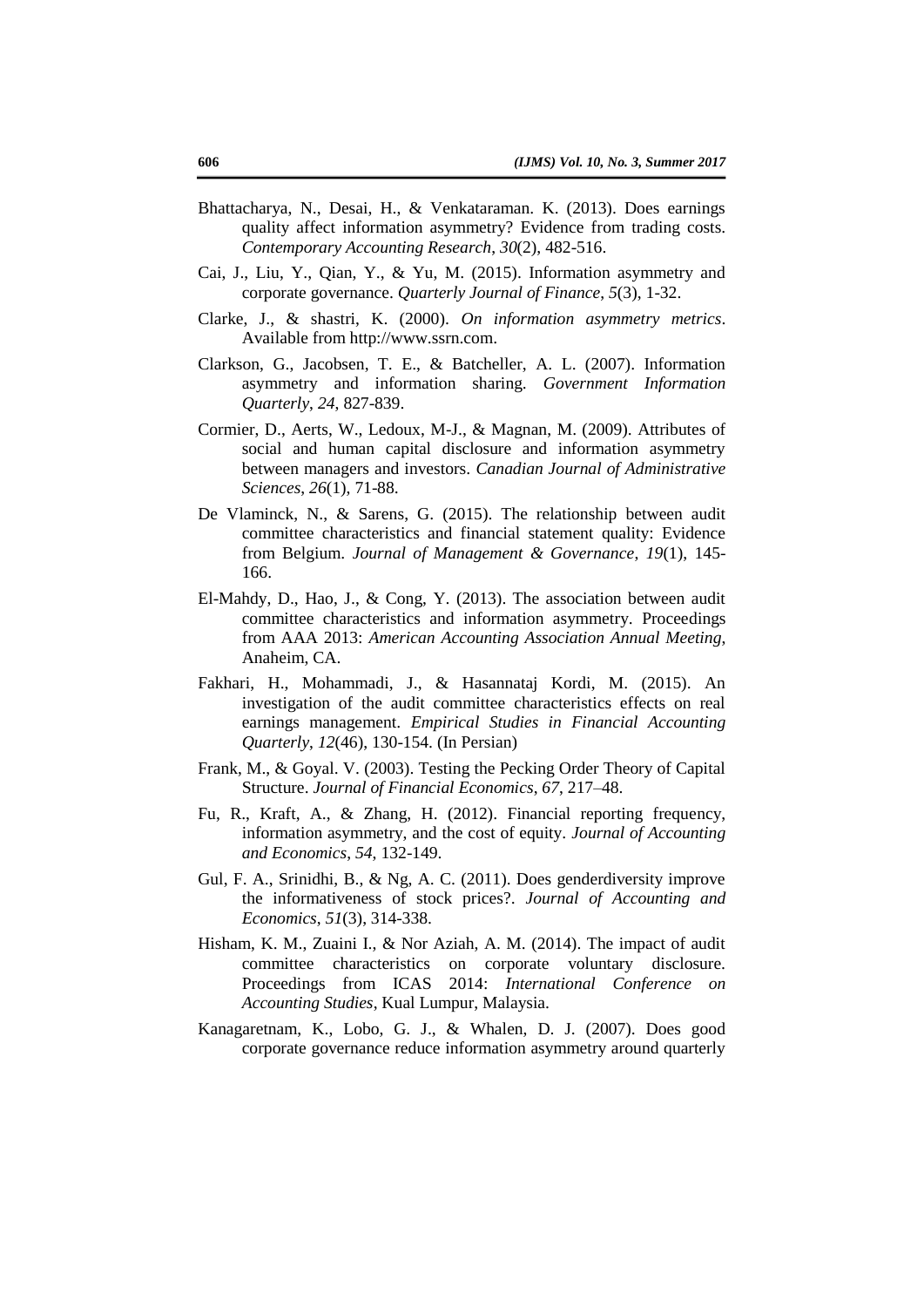earnings announcements?. *Journal of Accounting and Public Policy*, *26*(4), 497-522.

- Karamanou, I., & Vafeas, N. (2005). The association between corporate boards, audit committees, and management earnings forecasts: An empirical analysis. *Journal of Accounting Research*, *43*, 453-486.
- Kokabi, S., Kordlouie, H., & Mirabi, V. R. (2015). The impact of function efficiency of internal audit and the audit committee on financial restatements of firms. *Journal of Accounting knowledge and Management Auditing*, *4*(16), 27-34. (In Persian)
- Krasker, W. S. (1986). Stock price movements in response to stock issues under asymmetric information. *Journal of Finance*, *41*, 93-105.
- Krishnaswamis, S., & Subramaniam, V. (1999). Information Asymmetry, Valuation, and the Corporate Spin-off Decision. *Journal of Financial Economics*, *53*(1), 73-112.
- Leary, M. T., & Roberts, M. R. (2008). The Pecking order, debt capacity, and information asymmetry. *Financial Economics*, *95*(3), 332-355.
- Leuz, C. & Verrecchia, R. (2000). The economic consequences of increased disclosure. *Journal of Accounting Research*, *38*, 91-124.
- Levin, J. S., Taylor, R. J., & Chatters, L. M. (1993). Race and gender differences in religiosity among older adults: Findings from four national surveys. *The Journal of Gerontology*, *49*(3), 137-145.
- Liao, C. H. (2009). *Does corporate governanc reduce information asymmetry of intangibles* (Doctoral Dissertation)?. Available from http://proquest.umi.com.
- Lo, A. W., Wong, R. M., & Firth, M. (2010). Can corporate governance deter management from manipulating earnings? Evidence from related-party sales transactions in China. *Journal of Corporate Finance*, *16*, 225-235.
- Makouei, A. (2007). *Decision making techniques*. Tehran, Mehromaheno Pub. (In Persian)
- McLaughlin, R., Safieddine, A., & Vasudevan, G. K. (1998). The information content of corporate offerings of seasoned securities: An empirical analysis. *Financial Management*, *27*(2), 31-45.
- Mohd, E. (2005). Accounting for software development costs and information asymmetry. *The Accounting Review*, *80*(4), 1211-1231.
- Paprocki, C., & Stone, M. S. (2004). *Is the quality of critical accounting policy disclosures lower for firms with high information asymmetry?.* Available from http://papers.ssrn.com.
- Petersen, C., & Plenborg, T. (2006). Voluntary disclosure and information